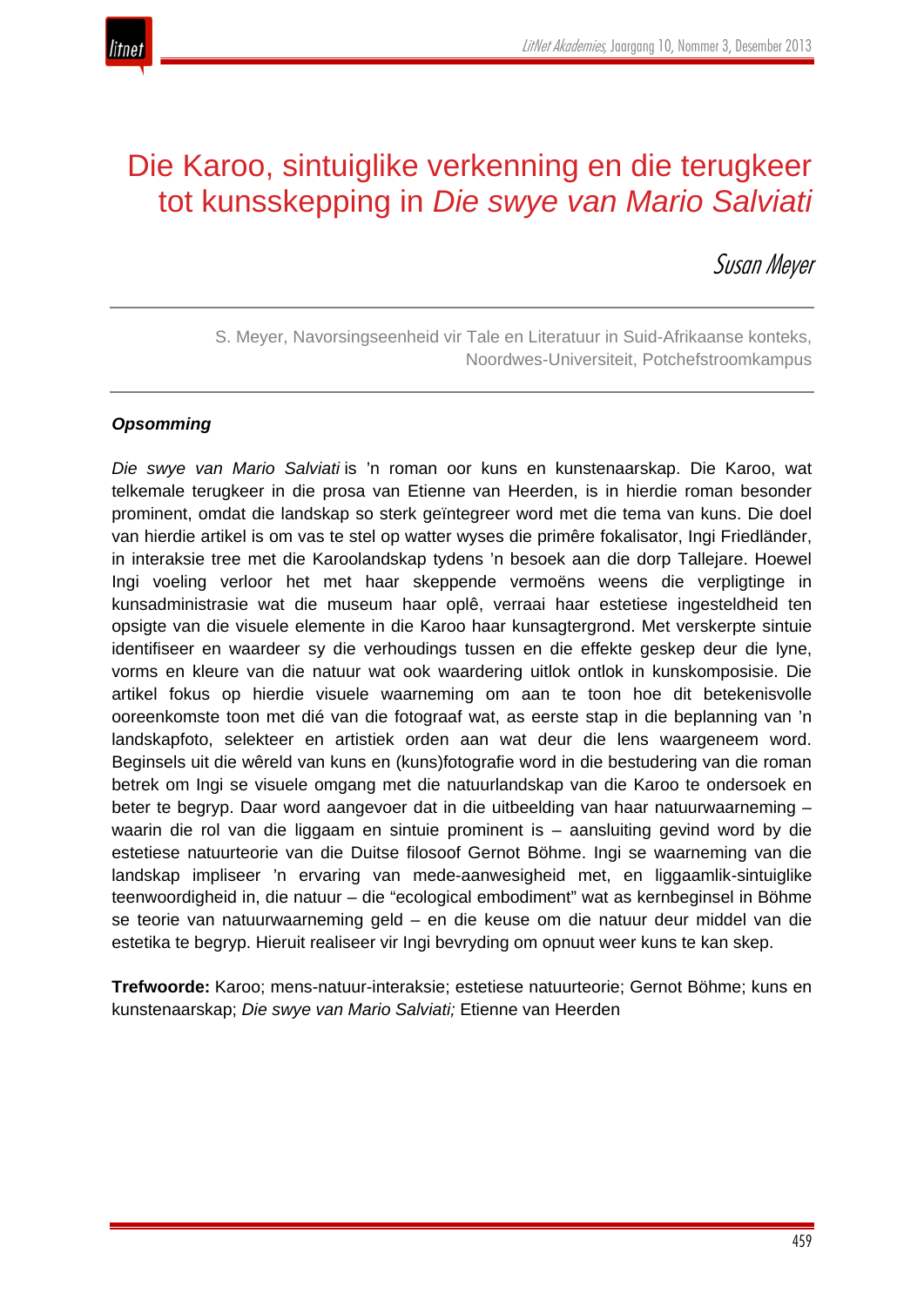

#### *Abstract*

# **The Karoo, sensory exploration, and a return to artistic creation in** *Die swye van Mario Salviati*

*Die swye van Mario Salviati* by Etienne van Heerden (translated into, and published in, English as *The Long Silence of Mario Salviati*) is a novel about art and being an artist. The Karoo, which recurs in Van Heerden's prose works, is especially prominent in this novel because the landscape is so powerfully integrated with the art theme. Ingi Friedländer from the National Art Museum receives a commission to purchase a painting by the reclusive artist Jonty Jack Bergh, who lives at Tallejare in the Karoo. The purpose of this article is, first, to establish in what ways Ingi interacts with the Karoo landscape during her visit to Tallejare. Attention is given to how her background in art studies and her career experience in the art world impact on her visual exploration of the landscape. Although Ingi has lost touch with her creative abilities because of obligations in art administration in which the museum has trained her, her aesthetic preoccupation regarding visual elements in the Karoo reveals her artistic background. With sharpened senses she identifies and appreciates the proportion between, and the effects created by, the lines, forms and colours of nature which are also considered in appreciating the role of composition in art.

The article focuses on Ingi's visual perceptions in order to show meaningful similarities to those of the photographer who, as a first step in the planning of a landscape photograph, selects and arranges artistically what is perceived through the lens. This process of arranging is particularly meaningful with regard to the aesthetic appreciation of nature, as the unbounded and diverse character of the natural world entails a process of perceptual arrangement – through selection, emphasis and composition – which engenders in the perceiver appreciation of nature at the aesthetic level. Principles from the world of art and (art) photography are woven into the exploration of the novel in order to examine and better understand Ingi's visual relationship with the natural landscape of the Karoo.

Further, the portrayal of Ingi's experience of nature – in which the role of the body and the senses is prominent – finds resonance with the aesthetic nature theory of the German philosopher Gernot Böhme. Böhme's nature theory involves the relationship between the human body and the natural environment. Böhme's point of departure is that the most apt way of understanding nature is via aesthetics; beauty is then described as "an experience of co-presence, of the shared reality of subject and object" (Böhme 1995:105). Perception is a central concept and is regarded as "a mode of bodily presence in given surroundings" (Böhme 1995:99), so the body is very much present in the perception of nature. Perception is "a bodily state which [...] has as its core the relation to the object of perception" (Böhme 1992:99). The core of Böhme's nature theory is thus the view of "bodies as the nodes of earthly relationality", and "engagement of perception" is central to the concept of "ecological embodiment", meaning a disposition of willing and conscious bodily involvement in the perception of nature (Böhme 1992:92).

Early on in the novel, as Ingi drives into the Karoo, it appears from her perception how she herself is positioned *within* the landscape: "[She] saw herself as though from afar: a young woman, [...] driving through a landscape where, far away, the rock strata against the hills seemed like brown waves" (Van Heerden 2002:9) This implies an experience of co-presence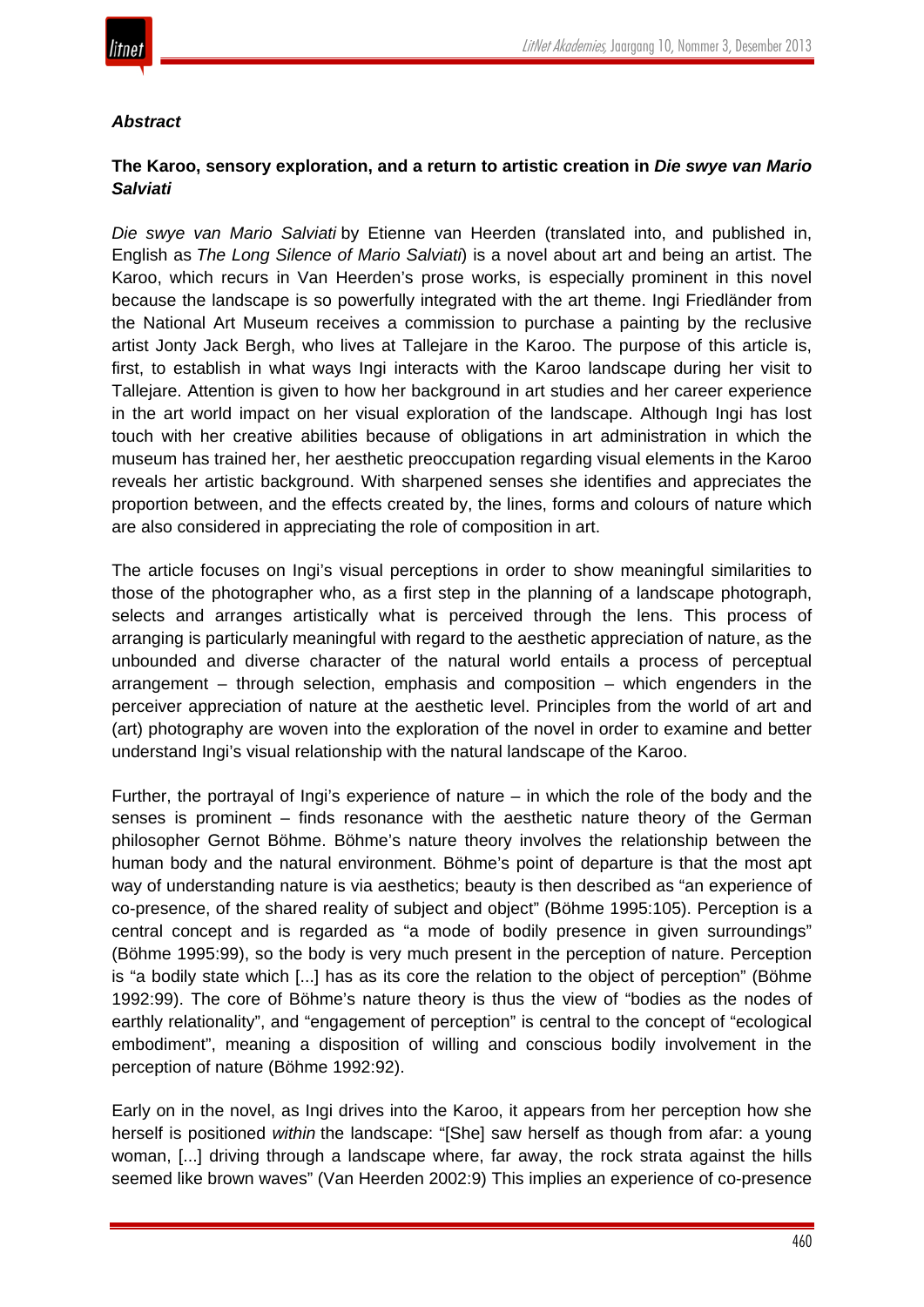

with the natural elements and scenery that are perceived, the "shared reality of subject and object" that characterises the aesthetic experience for Böhme (1995:105). While she immerses herself in the exploration of the Karoo, a powerful bodily sensory presence is demonstrated by the perceptual process. The colours and textures of the environment are captured visually in a manner that betrays her aesthetic appreciation of the Karoo, fed by both her heightened sensuousness and her art-theoretical-mindedness. She perceives in the manner of someone seeking for artistic principles in natural scenery, not because knowledge of art is crucial to an aesthetic experience of nature, but because it serves as a stimulus to provide a wider, more intense experience.

Ingi's perception reveals that she works with the principles of art photography at an intellectual level while she explores the landscape visually, that she plans photographs through the lens of the eye, as it were, in a manner similar to the planning phase when the photographer decides on what in a scene will be captured later through the camera's lens, and how. From this emerges the attitude of not merely looking and forgetting. Ingi reveals the desire to give a kind of permanence to the landscape she perceives, as if, through the lens of a camera, she could "design" and plan the "shot" that would lend greater permanence to the Karoo images she perceives. Through an awareness and appreciation of the elements of art composition in the Karoo landscape – lines, shape, form, texture, colour, light, and so on – the point of departure for Böhme's aesthetic nature theory becomes clear, namely, that the most apt manner to comprehend nature is by means of aesthetics. Ingi comes to know nature via aesthetic means.

Ingi's bodily sensory involvement in the process of perceiving nature also includes the conscious and intense exploration of the smells of the Karoo. Her experiences of the smells of the landscape are further evidence of the "bodily sensuous presence" that characterises perception, in accordance with the principles of Böhme's aesthetic nature theory. Ingi's surrender to sensuous experiences and the conscious experiencing of the world of the Karoo through her body evidences the "engagement of perception". Böhme regards this as a core principle regarding perception, and he links it to the willingness to sustain active consciousness for some time in the perceptual process (Böhme 1992:100). This exploration leads to the discovery that a unique literary embodiment of Gernot Böhme's aesthetic nature theory is to be found in *Die swye van Mario Salviati.*

The investigation serves a further purpose in illuminating the role that Ingi's interaction with the Karoo plays in escaping her "wounding" as artist. Via its natural characteristics, the Karoo permeates her in a powerful sensuous manner and a desire to create art out of this landscape burgeons after a creative drought. This becomes clear when one examines the way in which the artistic organisation of the landscape takes place in her head, as if she desires to make a photograph or painting of it. It is precisely because of her bodily involvement and her sensuous exploration of the Karoo that the intellectual processes of selection and arrangement follow, processes preceding the technical procedures of artistic creation. The creative ability and energy finally return. Ingi "feels" the Karoo scenes arising in her; she already "sees" and "smells" the paintings that she is ready to create of this landscape (Van Heerden 2000:403). Thus, Ingi can once again face her potential as an artist as a result of her sensory experiences of the Karoo.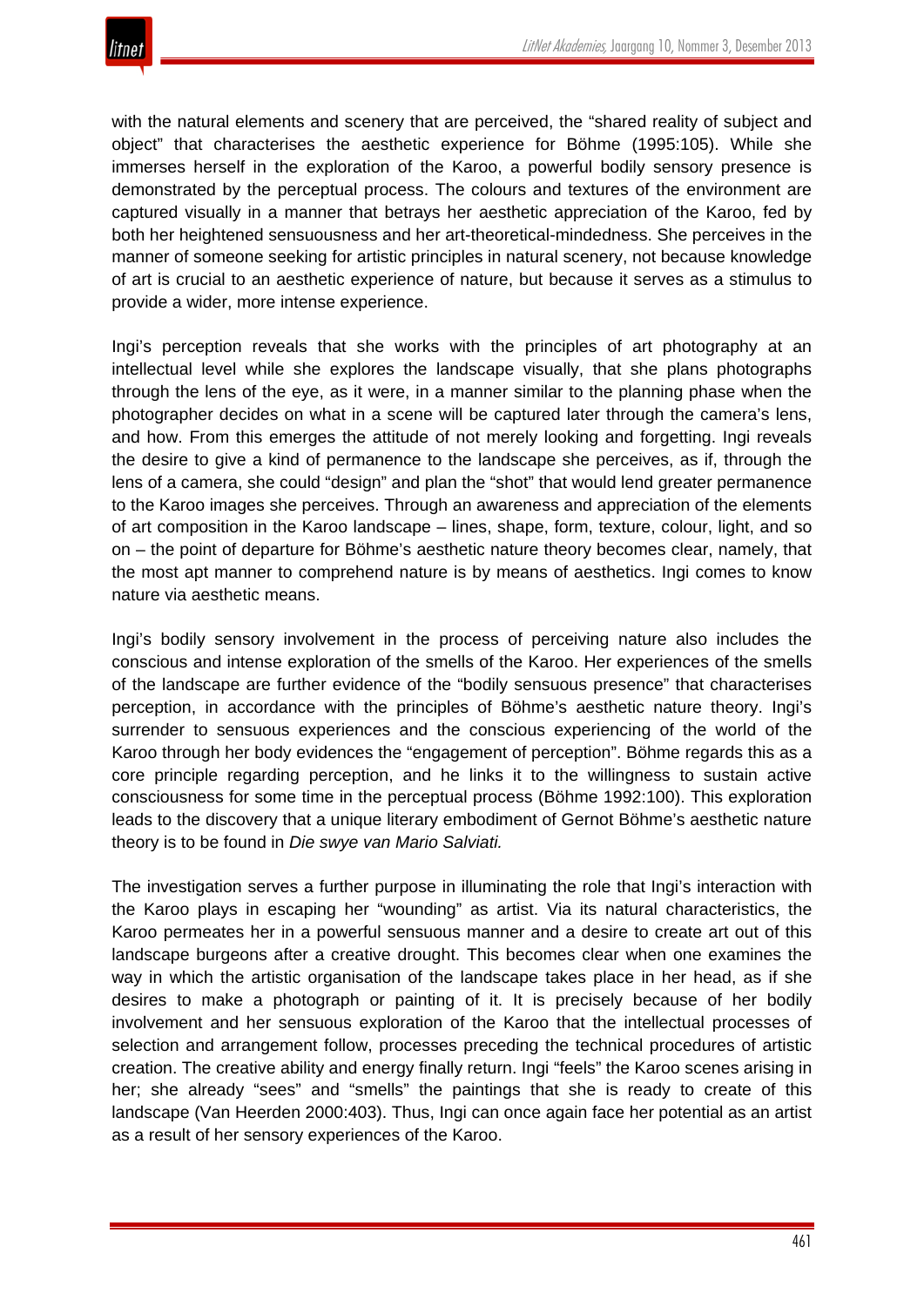

The final aim of this article is to establish a more in-depth interpretation of the role of place in this novel, to supplement earlier literary analyses in which the question of art and being an artist received attention. In this study, the focus extends to the relationship between artist and landscape in order to explore the ways in which Ingi's visual interaction with nature underpins the theme of art and being an artist in the novel. In a fascinating way, the Karoo supersedes its role as given background and is meaningfully integrated with the theme of art. This finding corresponds with the conclusion that Böhme's aesthetic nature theory finds a unique application in *Die swye van Mario Salviati*.

**Keywords:** Karoo; interaction between human and nature; aesthetic theory of nature; Gernot Böhme; art and being an artist; *The Long Silence of Mario Salviati*; Etienne van Heerden.

## **1. Inleiding**

Etienne van Heerden se *Die swye van Mario Salviati* (2000) is 'n roman oor kuns en kunstenaarskap. Hierdie roman dwing die leser tot besinning oor die rol en funksie van kunswerke, oor die aard van kunstenaarskap en die sosiale implikasies van kuns (Van Coller 2000:8; Norval 2000:10).

Kritici se waardering vir Van Heerden se hantering van sy sentrale tema blyk uit studies van die roman waarin daar vanuit verskillende hoeke ondersoek ingestel is na fassinerende aspekte van die tematiese gegewe. Renders (2005) bestudeer die roman binne die literêre konteks van die postapartheidsera in Suid-Afrika en fokus op die belangrike rol van die kunstenaar in die ontstaan van 'n nuwe samelewing soos dit in die roman uitgebeeld word. Botes en Cochrane (2006) ondersoek die werk binne die konteks van magiese realisme en stel interessante verbande vas tussen kunstenaarskap en magies-realistiese kenmerke daarin. Burger (2003) bestudeer die verband tussen kuns en die verlede in die roman en ondersoek die wyse waarop die kunstenaars as dokumenteerders van die verlede optree.

Burger (2003:69) voer aan dat die verhaal van die Karoodorp, Tallejare, wesenlik die verhaal is van al sy kunstenaars: die kluisenaar-kunstenaar Jonty Jack, wat die land se aandag trek met sy "volmaakte" kunswerk, *Visman Steier*; die doofstom klipkunstenaar Mario Salviati; die ontwerper van 'n artistieke ingenieursprojek, GrootKarel Berg; die flambojante modeontwerper Meerlust Bergh en sy kleremaker-vrou, Irene Lampak; die uitvoerende kunstenaar met die betowerende sangstem, Edit Bergh. Uit die vroegste era van die vertelde romantyd kom ook die verhaal van Tietie Xam! en die ander San-mense wat chronologies eerste staan in die verhaal met hulle kunsnalatenskap teen die grotwande, asook dié van kaptein William Gird, die ontdekkingsreisiger wat Karoolandskappe en -diere in sy sketse vasvang en terugneem na Brittanje. Die primêre karakter-fokalisator, die personasie wat in die romanhede hoofsaaklik optree as fokalisator, is Ingi Friedländer, 'n gefrustreerde kunstenaar en kunsaankoper, wat op besoek aan die Karoo hierdie lyn van kunstenaars begin volg en hulle stories bymekaar las om die storie van Tallejare onder die knie te kry.

Die vertelling het sy oorsprong in die opdrag wat Ingi as werknemer van die Nasionale Kunsmuseum kry om 'n beeld by die alleenloper Jonty Jack Bergh op Tallejare te gaan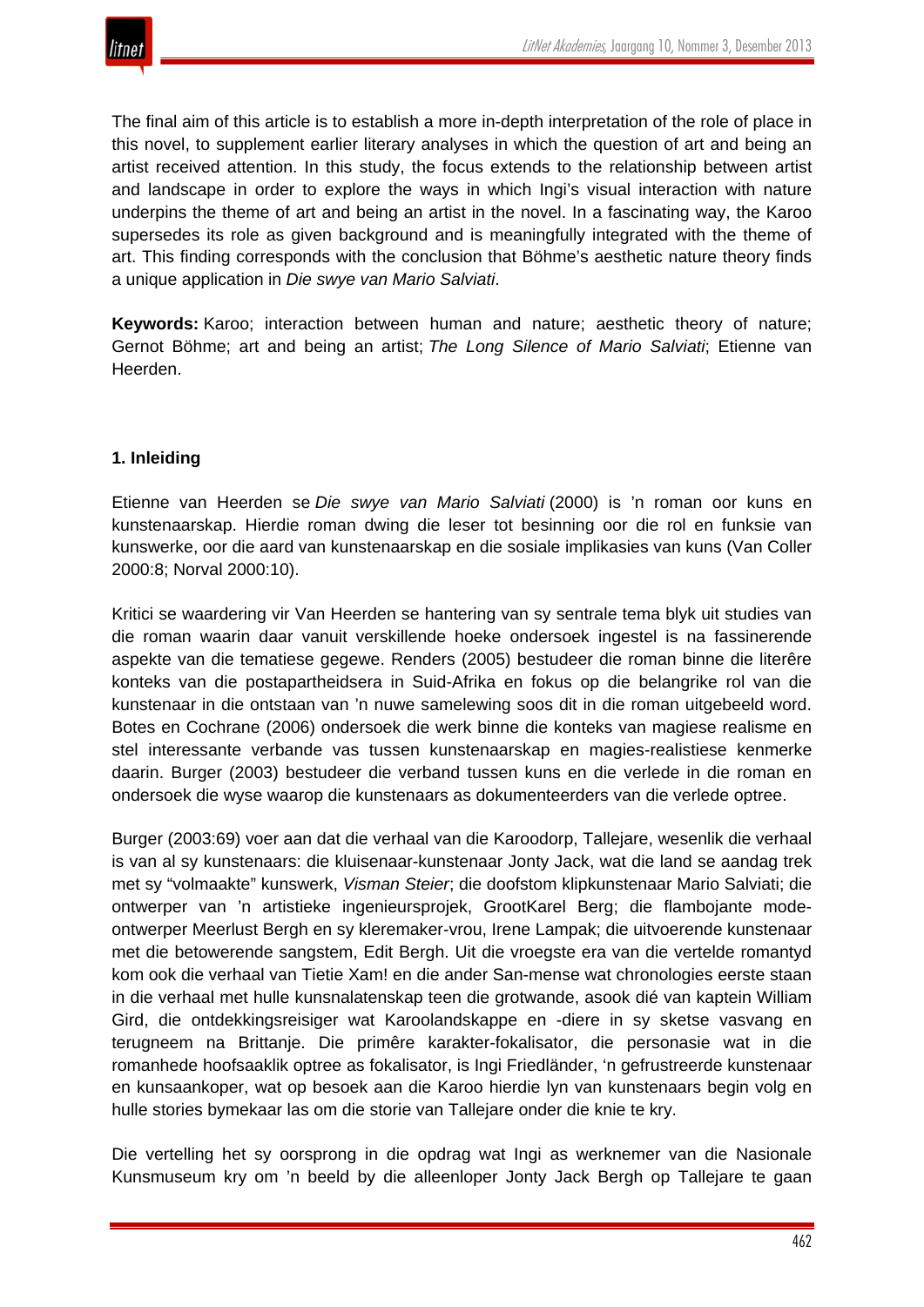

koop. Daar aangekom, begin sy geleidelik die geskiedenis van die Pistorius- en Berghfamilies (van wie Jonty Jack afstam) rekonstrueer. Sy raak bewus daarvan dat hulle geskiedenis verweef is met dié van die land, wat in 'n groot mate bepaal is deur die soeke na water, goud en boerderybedrywe soos die volstruisveerbedryf. Water, goud en klip – elemente uit die aarde – bind die karakters in hierdie roman saam in die sentrale storielyne. Daar is GrootKarel Berg se skema in die 1940's om 'n klipkanaal oor die berg te bou – met behulp van die "Wet van Bernoulli" beplan hy wetenskaplik om water aan die droë dorp te voorsien. Die doofstom Mario Salviati, 'n Italiaanse krygsgevangene, arriveer in 1944 om die klipkanaal te bou. In die dorp se geskiedenis weggebêre is ook die soektog na die verlore kaart wat die presiese ligging van die begraafde Krugergoud sal aandui, met daarágter die verhaal van die geheimsinnig voorttrekkende ossewa uit die tyd van die Anglo-Boereoorlog wat die kis met die bewaakte staatskat tot op Tallejare gebring het.

Deur die motiewe van water en klip – uitgewerk in die roman se eerste en laaste afdelings, "Blitswater" en "Handklip", en só as sleutelmotiewe bevestig – is die landskap<sup>1</sup> van die Karoo kragtig teenwoordig as medespeler in die saamvloeiende storielyne. Du Plooy (2000) maak die opmerking dat die landskap "absoluut geïntegreer is in alles wat die roman sê en vertel"; dit sluit aan by Venter (2000:11) se stelling dat die karakters op besondere wyse, elk deur sy eie storie, verbind is aan die landskap van berg, vlakte, grot en boom.

Van Heerden se lesers het die Karoo as mitiese ruimte leer ken binne 'n indrukwekkende prosa-oeuvre bestaande uit talle romans, novelles en ook drie verhaalbundels.<sup>2</sup> Die skrywer het grootgeword in die plaaswêreld van Graaff-Reinet en Cradock, met die bakens van Toorberg, Kompasberg en Buffelskop in die agtergrond. Hierdie streek, waaruit Van Heerden weggetrek het as veertienjarige en wat "verseël (is) tot geslote, mitologiese wêreld", volgens 'n onderhoud met Brand (2005:10), is die landskap waarheen hy telkens terugkeer in sy skryfwerk.

Sedert *Toorberg* (1986), die verhaal van die Moolman-familie (en "skaamfamilie") van die Karoo, het Van Heerden oor die bestek van vele romans 'n soort persoonlike verwysingsraamwerk ontwikkel, met die Karooplaas en spesifieke, ruimtelike Karoobakens wat (naas ander verhaalelemente) steeds in sy nuutste romans die intertekstuele gesprek met vorige werke in stand hou. In *In stede van die liefde* (2005), *Asbesmiddag* (2007) en *30 nagte in Amsterdam* (2008) sirkel die verhaallyne tussen verder geleë stadsruimtes en, telkens, die Karoo. Erasmus (1999:686) verwys na die "deurtastende (terug-)blik op die (dikwels agtergelate) Karoo-plaasmilieu in elke vroeëre teks van Van Heerden"; sy beskou dit as "een van die sleutels tot Van Heerden se skrywerskap". 'n Kerninsig waartoe in verskeie tekste gekom word, word só verwoord in *Om te awol* (1984): "Ons het seker almal, op ons manier, 'n plaas verloor. 'n Lewenswyse, 'n soort besit" (Van Heerden 1984:42).

Van Heerden verwys in 'n onlangse onderhoud na hoe sy werk gewortel is in die vlaktes onder die Toor- en Kompasberge: "As jy kyk na die kaart voor in *30 nagte in Amsterdam* kan jy letterlik al my romans daar in die Karoo *plot*" (Grundling 2012). In dieselfde onderhoud verduidelik Van Heerden dat elke herbesoek aan die Karoo "'n herwinning van 'n verlore mitologie" is en "'n helende proses" waardeur hy opnuut waardering kry vir die vlaktes en die geweldig gevarieerde omgewing (Grundling 2012). In sy nuutste verhaalbundel, *Haai Karoo* (2012), is verhale met 'n deurlopende Karoo-motief byeengebring uit vorige bundels, *My Kubaan* (1983) en *Liegfabriek* (1988), en uit die novelle *Die gas in rondawel*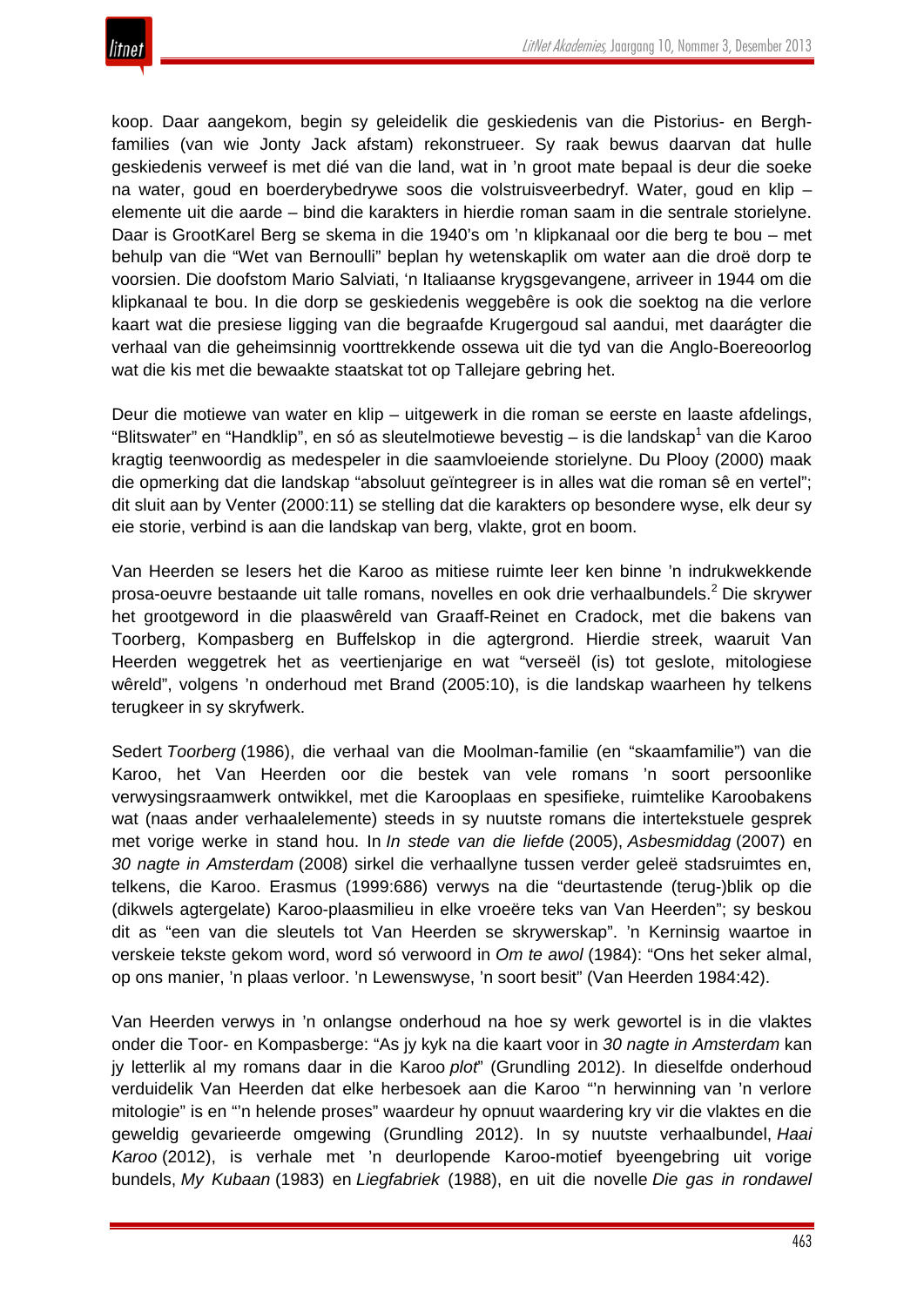*Wilhelmina* (1995). Van der Merwe (2012) meen dat Van Heerden se nuutste bundel beskou kan word as 'n huldeblyk aan die Karoo met sy uitgestrekte verlatenheid, soos wat dié streek herhaaldelik beslag gekry het in verskillende Van Heerden-werke.

In *Die swye van Mario Salviati*, waarin die Karoo-aarde so duidelik langs die weg van verskillende motiewe saam praat, vind ook die tema van kuns 'n besondere plek. Venter (2000:11) interpreteer hierdie werk as, "by ander dinge [...] veral 'n roman oor die kunstenaar en die verbetenheid waarmee hy of sy sin in die werklikheid soek". Hierby, meen Venter, speel die oog as middel om te verken en te soek 'n onontbeerlike rol. Die oog waardeur die Karoo-omgewing ontdek word, is dié van Ingi Friedländer, 'n museumbeampte wat met 'n kooptransaksie in gedagte uit die stad vertrek. Ingi is self 'n kunstenaar, maar een wat (volgens Taljard 2002:59) 'n "verwonding" het, "een wat daar in die stad gaan verloop het en haar 'n klomp verpligtinge in kunsadministrasie op die hals gehaal het" (163). Ingi se "verwonding", die feit dat sy tydelik haar vermoë om te skilder verloor het, is toe te skryf daaraan dat sy kontak met die praktyk van die kuns verloor het deur verstrengel te raak in die sekondêre aspekte daarvan (Taljard 2002:59).

Die doel van hierdie artikel is eerstens om vas te stel op watter wyse Ingi in interaksie tree met die Karoolandskap tydens haar besoek aan Tallejare en hoe haar agtergrond van kunsstudies en beroepservaring in die kunswêreld haar visuele verkenning van die landskap beïnvloed. Tweedens word ondersoek watter rol haar verkenning van die landskap speel om aan die "verwonding" as kunstenaar te ontkom. Die ondersoek is dus gerig op die wyse waarop die landskap die rol van agtergrondgegewe oorstyg en met die kunstema in die roman geïntegreer word.

Hoewel Ingi voeling verloor het met haar skeppende vermoëns, verraai sy die estetiese ingesteldheid ten opsigte van die visuele elemente in die Karoo van iemand wat daagliks die taak het om goeie kunswerk te eien met die oog daarop om dit vir die Nasionale Versameling aan te koop (Van Heerden 2000:288). Haar sintuie is verskerp deur hierdie taak en haar kunsteoretiese agtergrond lei tot die identifisering en waardering van die verhoudings tussen en die effekte geskep deur die lyne, vorme en kleure van die natuur wat ook waardering in kunskomposisie uitlok ontlok – dus tot 'n ruimer, intense ervaring van die natuur.

Die artikel fokus op hierdie visuele waarneming om aan te toon hoe dit betekenisvolle ooreenkomste toon met dié van die fotograaf wat, as eerste stap in die beplanning van 'n landskapfoto, selekteer en artistiek orden aan wat deur die lens waargeneem word. Beginsels uit die wêreld van kuns en (kuns)fotografie word in die bestudering van die roman betrek om Ingi se visuele omgang met die natuurlandskap van die Karoo te ondersoek en beter te begryp. Daar sal ook vasgestel word hoe daar in die uitbeelding van Ingi se natuurbelewing – waarin die rol van die liggaam en sintuie prominent is – aansluiting gevind word by die estetiese natuurteorie van die Duitse filosoof Gernot Böhme.

Die finale oogmerk van die artikel is om tot 'n meer deurtastende interpretasie van die rol van plek in hierdie roman te kom, ter aanvulling van vorige literêre ontledings waarin die kwessie van kuns en kunstenaarskap die aandag geniet het. In hierdie studie word die fokus uitgebrei na die verhouding tussen kunstenaar en landskap om die wyse te ondersoek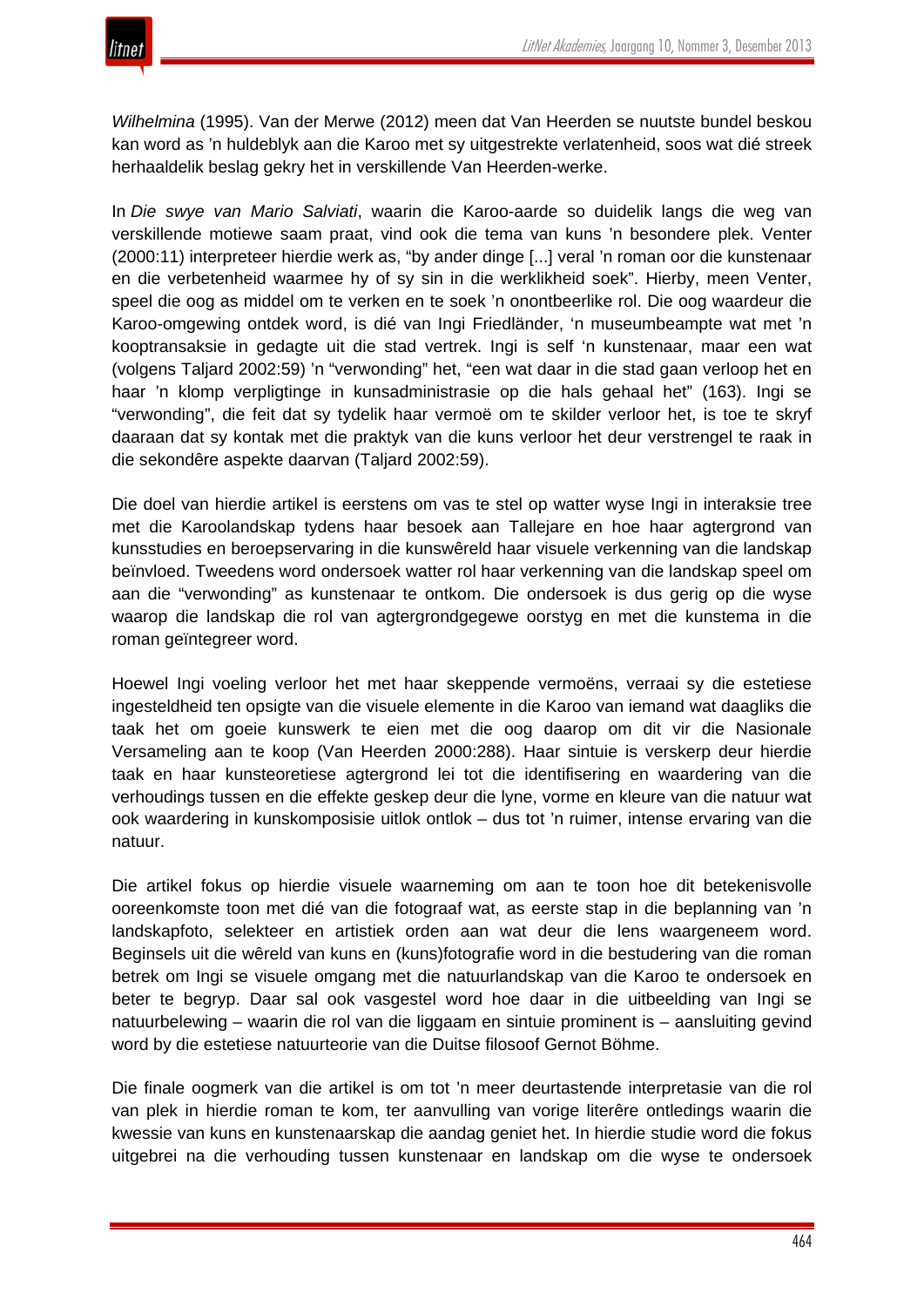

waarop Ingi se visuele interaksie met die natuur die tema van kuns en kunstenaarskap in die roman ondersteun.

#### **2. Teoretiese konteks**

In my ondersoek staan die fokus van die ekokritiek sentraal. Ekokritiek word in *The Routledge dictionary of literary terms* (Childs en Fowler 2009:65) omskryf as "[t]he study of literary texts with reference to the interaction between human activity and the vast range of 'natural' or non-human phenomena which bears upon human experience – encompassing (among many things) issues concerning fauna, flora, landscape, environment and weather". Ekokritiek is interdissiplinêr van aard en behels die studie van kultuurprodukte soos kunswerke, skryfwerk en wetenskaplike teorieë wat hulle bemoei met die menslike verhouding met die natuurlike wêreld. In die seminale publikasie *The ecocriticism reader* verduidelik Glotfelty (1996:xix): "As a critical stance, it (ecocriticism) has one foot in literature and the other on land; as a theoretical discourse, it negotiates between the human and the nonhuman."

Oor die verbintenis en verwantskap van die mens met plek sê Lawrence Buell, een van die toonaangewende navorsers binne die veld van die ekokritiek: "Place is succinctly definable as space that is bounded and marked as humanly meaningful through personal attachment, social relations, and physiographic distinctiveness (Buell 2005:145). Oscarson (2010:10) sluit hierby aan wanneer hy verwys na die produksie van plek as interaksie tussen menslike ondervinding, emosionele verbondenheid en materiële omgewing.

Hierdie beskouings is die voortsetting van die teoretisering oor die onderskeid tussen die konsepte *ruimte*, *plek* en *landskap* wat heelwat vroeër begin het. Cartner (1993:xii) omskryf *plek* as ruimte waaraan betekenis toegeskryf is. Darian-Smith (1996:3) stem saam dat ruimte getransformeer word tot plek en geografiese terrein tot landskap deur "the cultural process of imagining, seeing, historicizing and remembering". Schama (1996:10) tref, soos Darian-Smith, nie onderskeid tussen die kultureel-gedefinieerde begrippe *plek* en *landskap* nie en ondersteun die siening dat *landskap* uit materiële (geografiese) elemente tot stand kom deur die mens se vormgewende persepsie.

Daar word nuanses toegevoeg tot Darian-Smith se teorie in Erwin Straus (in Raes 2003:313) se onderskeid tussen *ruimte* en *landskap* op grond van waarneming en gewaarwording. *Geografiese ruimte* het volgens Straus te doen met 'n gesistematiseerde en geslote waarneming. Dit is 'n homogene ruimte, soos aangetref op 'n kaart, waarin geen enkele punt meer waarde het as 'n ander nie, en waargeneem vanuit 'n objektiewe perspektief. As waarneming oorgaan tot gewaarwording ten opsigte van die geografiese ruimte is sprake van die konstruering van plek of landskap (Raes 2003:313–40). Smith (2012) sien dit só: "Plek [...] is gegrond in subjektiewe ondervinding [...]. Dit wys uitwaarts na die tasbare wêreld, maar binnetoe na die persepsies wat deur die interaksie tot stand kom." Russo (s.j.:2) se siening van plek stem hiermee ooreen: "One [...] experiences and so owns sensually the sounds, textures, smells, of a place."

Interessant vir hierdie ondersoek, waarin die sintuiglike transformasie van die ruimte van die Karoo tot landskap sentraal staan, is Taylor (2000:715) se bewering dat Ralph Waldo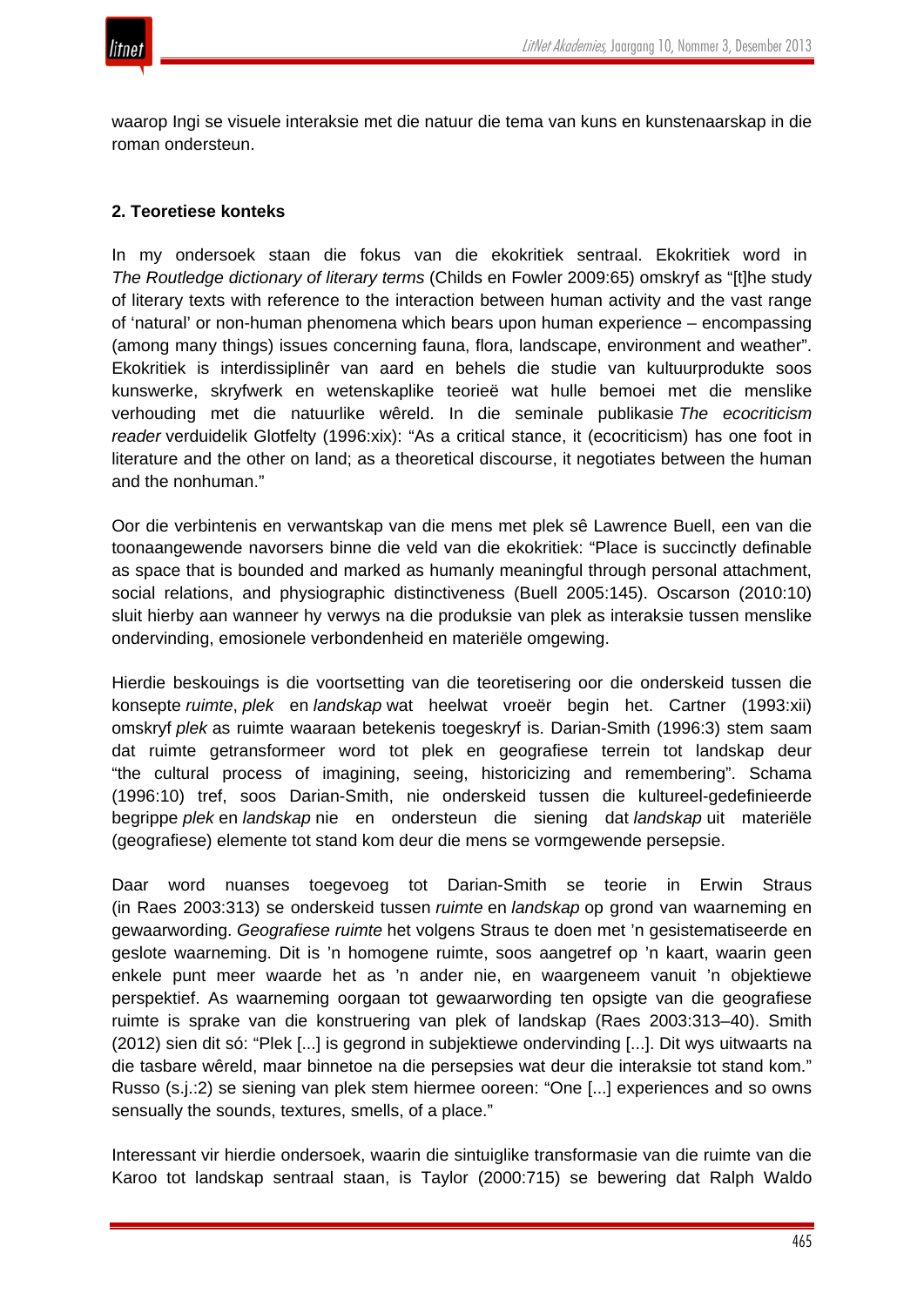Emerson reeds in 1836, in die eerste hoofstuk van 'n boek getiteld *Nature*, 'n bepaalde verband gelê het tussen die natuur, die mens en landskap. Landskap is volgens Emerson nie die natuur self nie; landskap is afhanklik van 'n soort integrasie tussen die natuurlike en die menslike. Die natuur is voltooid in sigself, maar dit kan slegs onder die invloed van die menslike blik landskap word (sien Taylor 2000:715). Hierdie idee leef voort in die eietydse beskouing van Buell (2005:63) dat plekbelewing 'n sensoriese, emotiewe en intellektuele bewussyn van die waarnemer veronderstel.

Relke (1999:312) sluit aan by die idee van sintuiglike en liggaamlike bewussyn in die waarneming van plek wat spesifiek 'n natuuraard het: "The body is our primary means of communication with nonhuman nature, because it's our bodies [...] that define our environment for us."

Teoretiese besinning oor die rol van die liggaam en sintuie in plekbelewing – en spesifiek natuurbelewing – is nodig as grondslag vir hierdie ondersoek. Die beskouings van Gernot Böhme, eietydse Duitse filosoof en skrywer, dien as besonder geskikte teoretiese basis vir hierdie studie. Böhme het 'n teorie ontwikkel wat gemoeid is met die verhouding van die menslike liggaam tot die natuurlike omgewing en wat fokus op die liggaam as die knoop- of steunpunt in die herartikulasie van die natuur-kultuur-verhouding. Böhme se teorie is gebaseer op wat hy "ecological embodiment" noem, "bodies as the nodes of earthly relationality" (Böhme 1992:92). Hierdie teorie word deur Böhme 'n estetiese natuurteorie genoem en die uitgangspunt is dat die mees gepaste manier om die natuur te begryp deur middel van die estetika is: die natuur word op estetiese wyse bekend.

Böhme (1992:90) gee toe dat sy "aesthetic theory of nature" allesbehalwe voor die hand liggend is. Die sfeer van die Europese moderniteit waarbinne hy werk, hou hom daarvan bewus dat die natuur tot tema gemaak word langs twee uiteenlopende bane: daar word gefokus op wetenskaplike kennis van die natuur of op die artistieke weergawe daarvan – werkwyses wat wedersyds uitsluitend is. Hy argumenteer egter dat terwyl daar op wetenskaplike wyse gepoog word om verklarings en oplossings te vind vir omgewingsprobleme, daar dikwels nie besef en erken word dat natuur- en omgewingsbewustheid by talle mense ontstaan en groei as resultaat van indrukke wat juis deur die skoonheids- of estetiese waarde van die natuur tot stand kom nie (Böhme 1992:90).

Die estetiese verhouding tot die natuur bring nie enige kennis-eise ter sprake nie – volgens Böhme in elk geval nie eise van kennis ten opsigte van natuur as objek (voorwerp van bestudering) nie. Wanneer daar 'n estetiese komponent in die nadenke oor die natuur is, hou die kennis wat ter sprake kom, eerder verband met die natuur as onderwerp vereenselwig met byvoorbeeld harmonie, sublimiteit, afsondering of hunkering – dus word ook die subjek betrek, die waarnemer wat hom stel teenoor die natuur. Böhme (1995:105) beskou skoonheid, soos ander estetiese ervarings, as "an experience of co-presence, of the shared reality of subject and object". Dus is estetika nie 'n vorm van vervreemding ten opsigte van die natuur nie en impliseer dit nie 'n posisie van gedistansieerde waardering nie, maar "an engagement of perception as the interaction that binds the world together" (Böhme 1992:92). In die lig hiervan word Böhme se teorie deur Gersdorf en Mayer (2006:19) beskou as 'n sinvolle poging om bestaande dualiteite in die beskouing van natuur en kultuur teen te spreek. Terwyl wetenskaplike natuurkennis en artistieke natuurbeelding mekaar opponeer as behorende tot die teenstellende kaders van natuur op sigself ("nature in itself") en natuur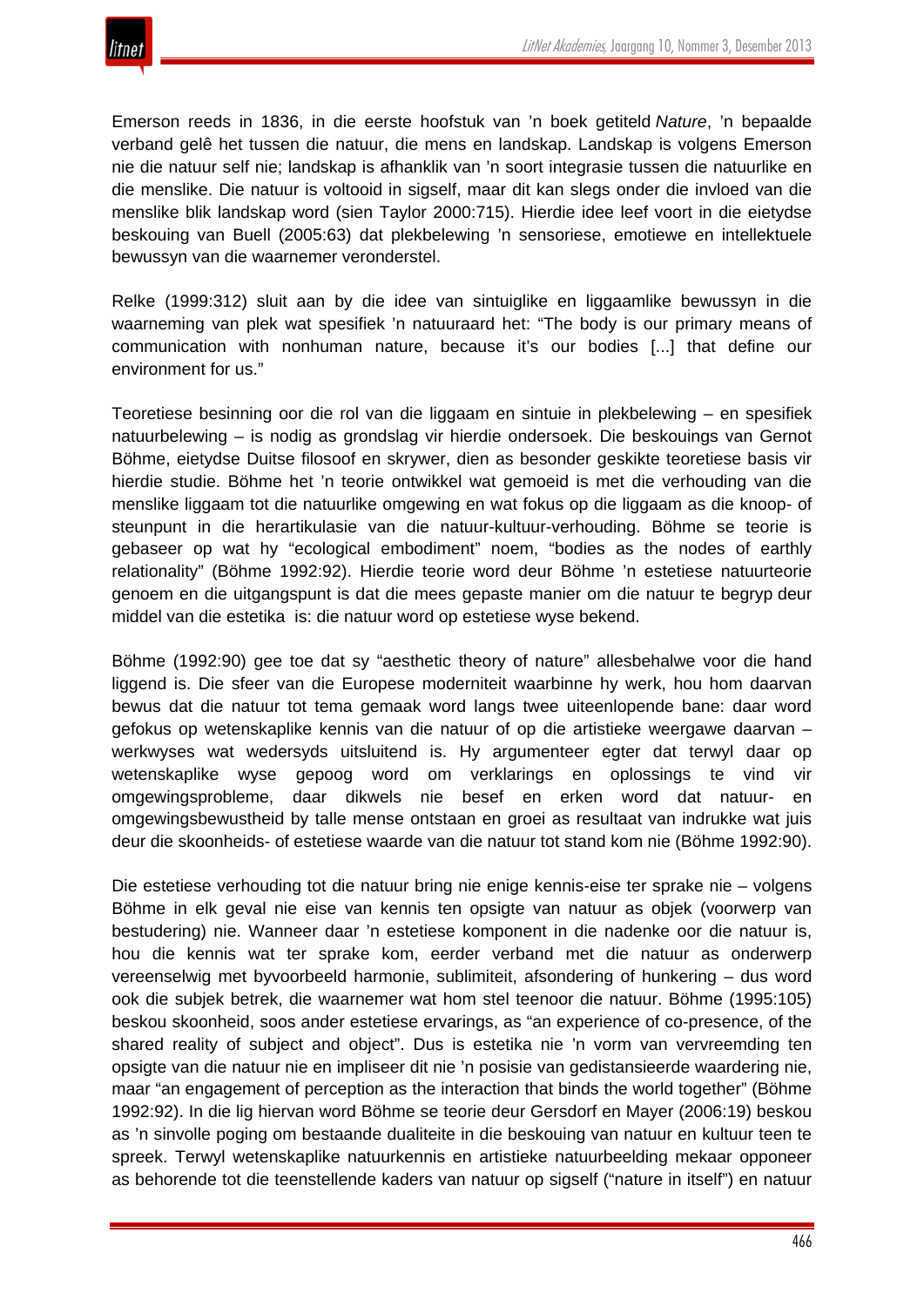

vir die mens ("nature for us"), maak 'n estetiese natuurteorie daarop aanspraak dat dit die aspek van *natuur op sigself* in 'n aantoonbare verhouding met die konsep *natuur vir die mens* plaas (Böhme 1992:90).

In Chandler (2011:557) se bespreking van die bydrae wat Böhme se estetiese natuurteorie tot die ekokritiek kan lewer, verbind hy Böhme se denkwyse met dié van Aristoteles, wat natuur beskou het as "above all, that which is sensuously given". Die natuur-vir-die-mensbeginsel hou hiermee verband: Aristoteles sien die mens, in sy liggaamlik-sintuiglike bestaan, as "entirely reliant on an exchange with the nature surrounding us" (Böhme 1992:92). Böhme vind ook aanklank by Aristoteles se idee dat die wesenlike van die natuur daarin te vind is dat dit bestaan ook vir wat buite die natuur self lê, 'n "being-there-for-otherthings" wat, volgens Böhme se interpretasie, kan verwys na die effek van die natuur op bestaansvorme wat nie tot die natuurlewe self beperk is nie (Böhme 1992:93).

Böhme (1993:125) steun op die volgende uitgangspunt: "If nature reveals itself to human beings, insofar as we belong to it through our 'bodily sensuous presence' (rather than just because of a claim to reason), *then perception is the mode of this bodily presence in given surroundings*" (eie kursivering). Aan *waarneming*, as 'n konsep waarby die menslike liggaam in 'n baie sterk sin betrokke is, word baie aandag gegee in Böhme se teoretisering oor die mens-natuur-verhouding, want: "Perception is how we relate to the world" (Böhme 1992:99). Böhme betrek weer die teorie van Aristoteles in sy verduideliking van waarneming as 'n verbindingstoestand waarin die waarnemer 'n toestand van mede-aanwesigheid betree saam met dit wat waargeneem word. Daarmee gee hy te kenne dat waarneming, vanaf die kant van die waarnemer, heeltemal ontoereikend begryp word in die beskouing daarvan as sou dit die blote opmerk of gewaar ("noticing") van iets wees. Waarneming is vir Böhme "a bodily state which [...] has as its core the relation to the object of perception. It is not grasped precisely as a sensuous state if one does not include in it how one finds oneself disposed in the presence of the [...] perceived object" (Böhme 1992:99–100).

Hieruit volg die gedagte dat die aspek van *ingesteldheid* in waarneming ("disposition in perception") gekoppel is aan die gewilligheid om op pertinente wyse en vir 'n bewuste tyd lank liggaamlik betrokke te raak by die waarnemingsproses. Die gemiddelde mens se waarnemingsingesteldheid, daarenteen, het as oogmerk om 'n situasie of die toedrag van sake so gou as moontlik te begryp deur middel van die identifikasie van voorwerpe of tekens, 'n proses wat grootliks op die vlak van die rede voltrek word. Dat ons liggaamlik teenwoordig is in ons waarneming, sê Böhme (1992:100), blyk ons te ontgaan en onbelangrik te wees in die moderne lewe. Chandler (2011:558) bemerk by Böhme besondere erns omtrent die kwessie dat waarneming oor meer as die rasionele bewuswording van die teenwoordigheid van 'n voorwerp gaan, en dat liggaamlike gewaarwording die kern van natuurwaarneming is.

Twee kernbegrippe in Böhme se teorie is *medium* en *atmosfeer*. Wanneer hy oor die waarneming van natuurdinge praat, word die stelling gemaak dat hierdie voorwerpe nie direk waargeneem word nie, maar dat daar tussen die natuuritem en die sintuig 'n bindmiddel inglip, die *medium* (Böhme 1993:125). Wat volgens hierdie beskouing eerste en dadelik waargeneem word, is nie sensasies, vorme of voorwerpe nie – daar is 'n "tussenvorm" deur middel waarvan die mens en die natuur sintuiglik skakel, waaruit die aansluiting tussen die natuur en die menslike toestand te voorskyn kom en wat Böhme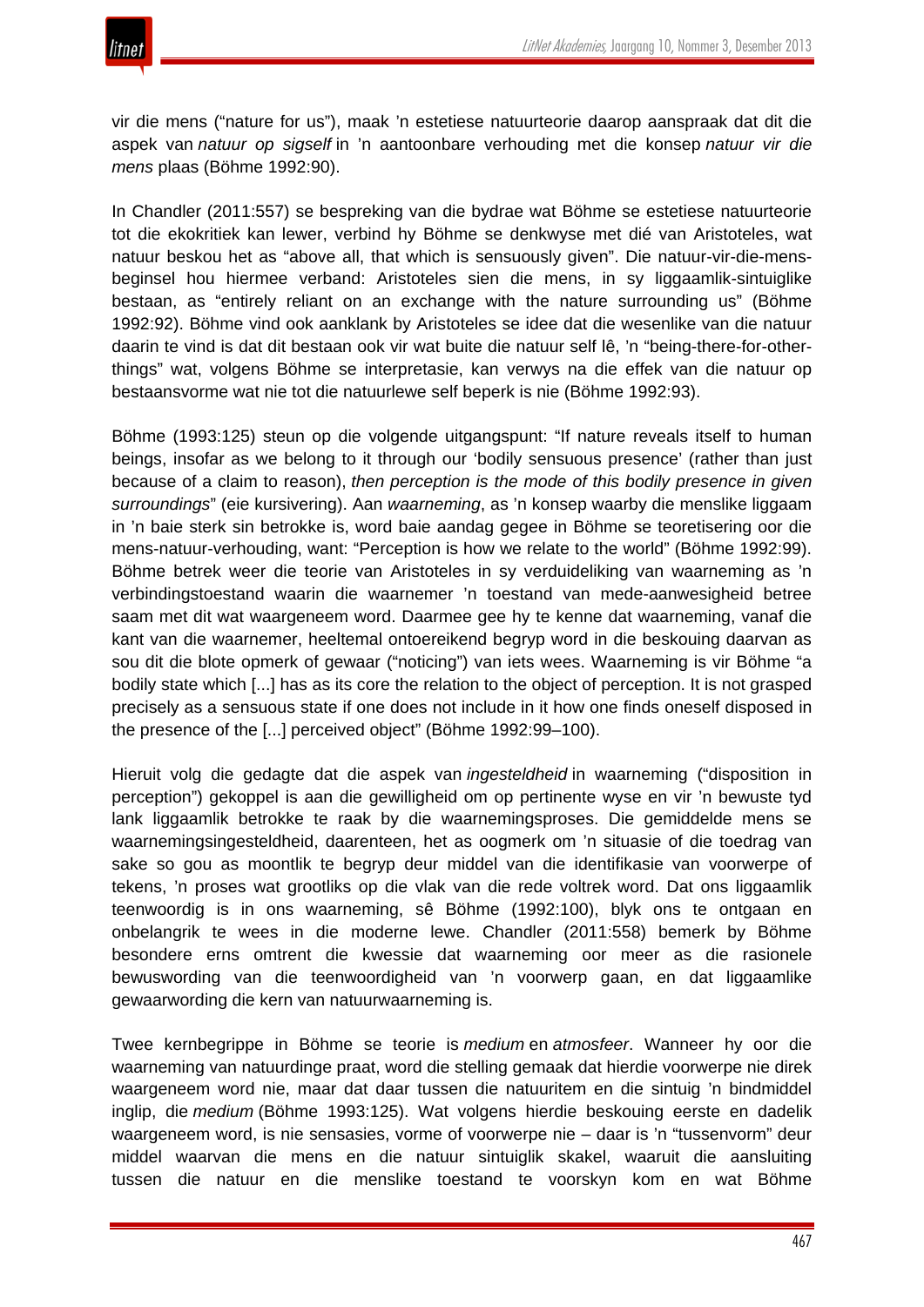(1993:114) *atmosfeer* noem. Teen die agtergrond van hierdie atmosfeer onderskei die analitiese aandag dinge soos voorwerpe, vorme en kleure.

Atmosfeer is vir Böhme (1992:100) die toonkleur ("timbre") en die stemming ("mood"*)* wat dinge rondom hulle dra. 'n Belangrike aspek van atmosfeer is die ruimtelike karakter daarvan. Om dit te verduidelik, praat Böhme van die ruimtelik uitgebreide waarneembaarheid van byvoorbeeld 'n muskiet. Die fisiese teenwoordigheid van die insek is waarneembaar op grond van die wyse waarop die vertrek gevul word met sy gezoem. Juis op hierdie manier betree die muskiet ons bewussyn, en nie omdat die ligging daarvan nou vasgestel kan word in die vertrek nie. Om die muskiet waar te neem, redeneer Böhme (1992:100), behels eers in die lááste instansie die identifisering daarvan as 'n insek op 'n spesifieke plek; veel eerder behels dit dat daar in die gezoem die gewaarwording opgesluit lê van die gevaar van die insek se teenwoordigheid.

Opsommenderwys: die drie komponente in Böhme se teorie van natuurwaarneming is voorwerp, medium en die sintuig van die waarnemer; vir die doeleindes van 'n estetiese natuurteorie moet voortbeweeg word vanaf die idee van "Ek sien iets" na "Die teenwoordigheid van iets is waarneembaar in die medium" (Böhme 1992:99). Wanneer Böhme praat oor estetika, hou genoemde drie komponente van waarneming onderskeidelik verband met die konsepte van fisionomie,<sup>3</sup> atmosfeer en ingesteldheid. Fisionomiese eienskappe hoort, volgens Böhme (1992:101), tot 'n middelgebied tussen die kenmerke wat objektief en onafhanklik van intense sintuiglike ervaring aan die voorwerp toegeskryf kan word en, aan die ander kant, die verrukking wat ervaar kan word slegs in oorgawe aan die sintuiglike teenwoordigheid daarvan. Die hoofkenmerk van fisionomiese elemente is hulle vermoë om atmosfeer teweeg te bring in die medium van waarneming (Böhme 1992:101).

Dit is teen hierdie teoretiese agtergrond dat ek die ondersoek na die primêre fokalisator in *Die swye van Mario Salviati*, Ingi Friedländer, se waarneming in die tydperk wanneer sy die Karoo-omgewing van Tallejare leer ken, aanpak. Die fisionomie en atmosfeer van die Karoo, sowel as die ingesteldheid van Ingi as waarnemer, word betrek in hierdie bespreking waarin getoon word dat die estetiese natuurteorie van Gernot Böhme unieke toepassing in *Die swye van Mario Salviati* vind.

Dit is nodig om ook vas te stel hoe Böhme se teorie skakel met die meer algemene opvattings rakende estetika en hoe die verband tussen die domeine van estetika en kuns daar uitsien. Janaway (2006:86–7) bespreek die lang geskiedenis van die Westerse hoofstroombeskouing van estetika as 'n teorie van kuns, kunsproduksie en kunservaring. Binne hierdie geskiedenis beskou hy Hegel se *Introductory lectures on aesthetics* as van besondere belang, op grond van Hegel se verklaring dat die woord *estetika* (*aesthetics*) reeds teen ongeveer 1820 algemeen gebruik is vir "the discipline which does not treat of beauty in general, but mereley of artistic beauty" (Janaway 2006:86).

Carroll (1999:156) onderskei tussen die breër betekenis van *estetika* as ongeveer ekwivalent aan (en ook uitruilbaar met) *filosofie van kuns* enersyds, en 'n meer spesifieke betekeniswaarde daarvan andersyds, in ag genome dat die woord *aesthetics* ontstaan het uit die Griekse *aisthesis*, wat verwys na sintuiglike persepsie of sensoriese kognisie. In die middel van die 18de eeu het Alexander Baumgarten die term *aisthesis* in gebruik geneem om na kuns te kyk vanuit die resepsieperspektief. Carroll (1999:156–7) verduidelik dat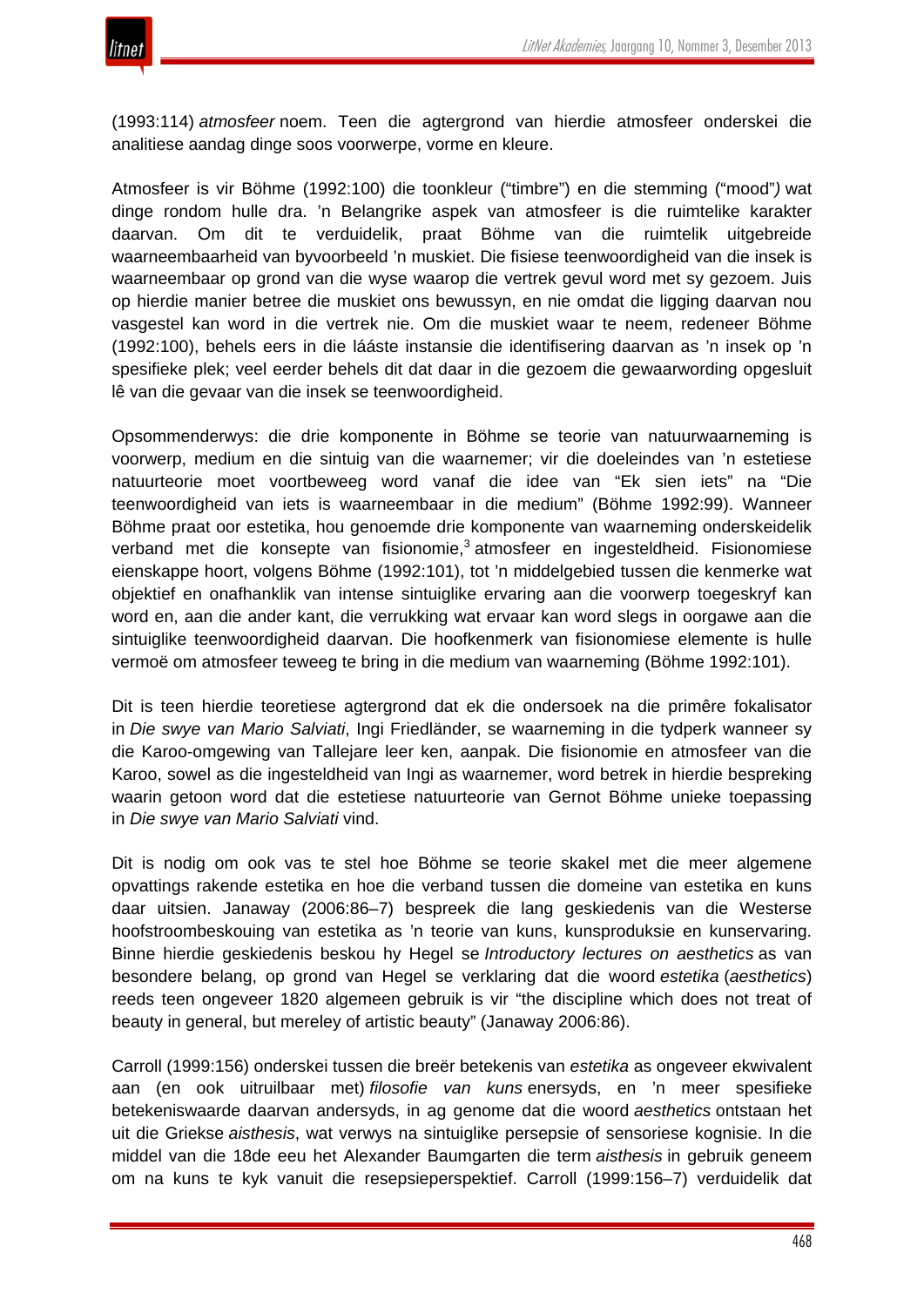Baumgarten die klem geplaas het op die verhouding tussen die kunswerk en die toeskouer, en dan veral op die interaksie tussen die kunswerk en die leser/luisteraar/kyker (toeskouer) – dit gaan oor 'n tipe geestes- sowel as verstandstoestand of -stemming ("mental state") wat die toeskouer/luisteraar/leser na die kunswerk bring of in reaksie op die kunswerk ondergaan. In hierdie studie vind die tweede betekenis van *estetika* toepassing, wanneer ondersoek word hoe die interaksie tussen Ingi en gewaardeerde visuele elemente in die natuur plaasvind op vergelykbare wyse as dié tussen toeskouer en kunswerk, en waarin haar ingesteldheid van gees en verstand teenoor die landskap 'n bepalende rol speel.

Verskeie pogings is in die moderne tyd aangewend om die sogenaamde "crisis of aesthetics", weens die enkelvoudige beskouing daarvan as die filosofie van kuns, te oorkom. Verwijnen (2001:59) noem ook Böhme se rol hierin:

This has led to the emergence of new theoretical concepts that attempt to free aesthetics from its narrow confinement as art theory, and instead to widen it to a mode of reflection on perceiving and experiencing reality. [...] Adorno still sees it [the beauty of nature] as a theory of beauty and the sublime and is therefore firmly rooted in classical aesthetics. [...] Böhme has attacked this position, developing a theory of "atmospheres" that transgresses cognitive perception and its deterministic position. In his approach aesthetics becomes a critique of judgment [...] and a theory of sensual experience in general, not just works of art.

Ook Rigby (2011:145) gee erkenning aan Böhme se poging om *estetika* in 'n ruimer betekenisverband te gebruik as slegs gekoppel aan die waardering van kunswerke:

Böhme returns aesthetics to its eighteenth-century origins as a general theory of sensual cognition, overturning its post-Hegelian restriction to the specialized task of making judgments regarding those privileged human artifacts defined within bourgeois culture as works of art.

'n Ander benadering wat aansluit by Böhme se pogings om estetika in verband te bring met ervaring buite om dié met kuns, is om die gebied van estetika uit te brei deur te fokus op die estetiese karakter van alledaagse ervarings. Sartwell (2005:761–70) bied 'n oorsig oor die ontwikkeling en die belangrikste uitgangspunte van die sogenaamde estetika van die alledaagse ("aesthetics of the everyday"). Hy beskryf dit as 'n hedendaagse ontwikkeling uit John Dewey se standpunte in *Art as experience* (1934) waarin twee uitgangspunte geld: dat kuns te voorskyn kom uit aktiwiteite en ervarings buite die veld van kuns ("non-art activities and experiences") en dat die terrein van die estetika veel verder strek as die gebied wat algemeen beskou word as dié van die skone/beelde kunste ("fine arts") (Sartwell 2005:761). Daarom word enige onderskeid tussen skone kuns ("fine art") en populêre kuns ("popular art"), ook tussen die konsepte *kuns* en *handwerk* (*craft*) of tussen estetiese en nie-estetiese ervarings, verwerp of bevraagteken. Sartwell (2005:769) oordeel dat Arnold Berleant in sy *Art and engagement* baie van die idees waaruit die stroming van die estetika van die alledaagse saamgestel is, byeenbring. Berleant bepleit 'n "deelnemende estetika" *(*"participatory aesthetics") wat kuns verbind met alledaagse kulturele gebruike en die daaglikse lewe. Hy skets 'n alternatief vir die tradisie van skeiding tussen hierdie terreine deur te wys op hoe daar, uit intense menslike betrokkenheid by byvoorbeeld liefde en spel, kuns te voorskyn kom (Sartwell 2005:769).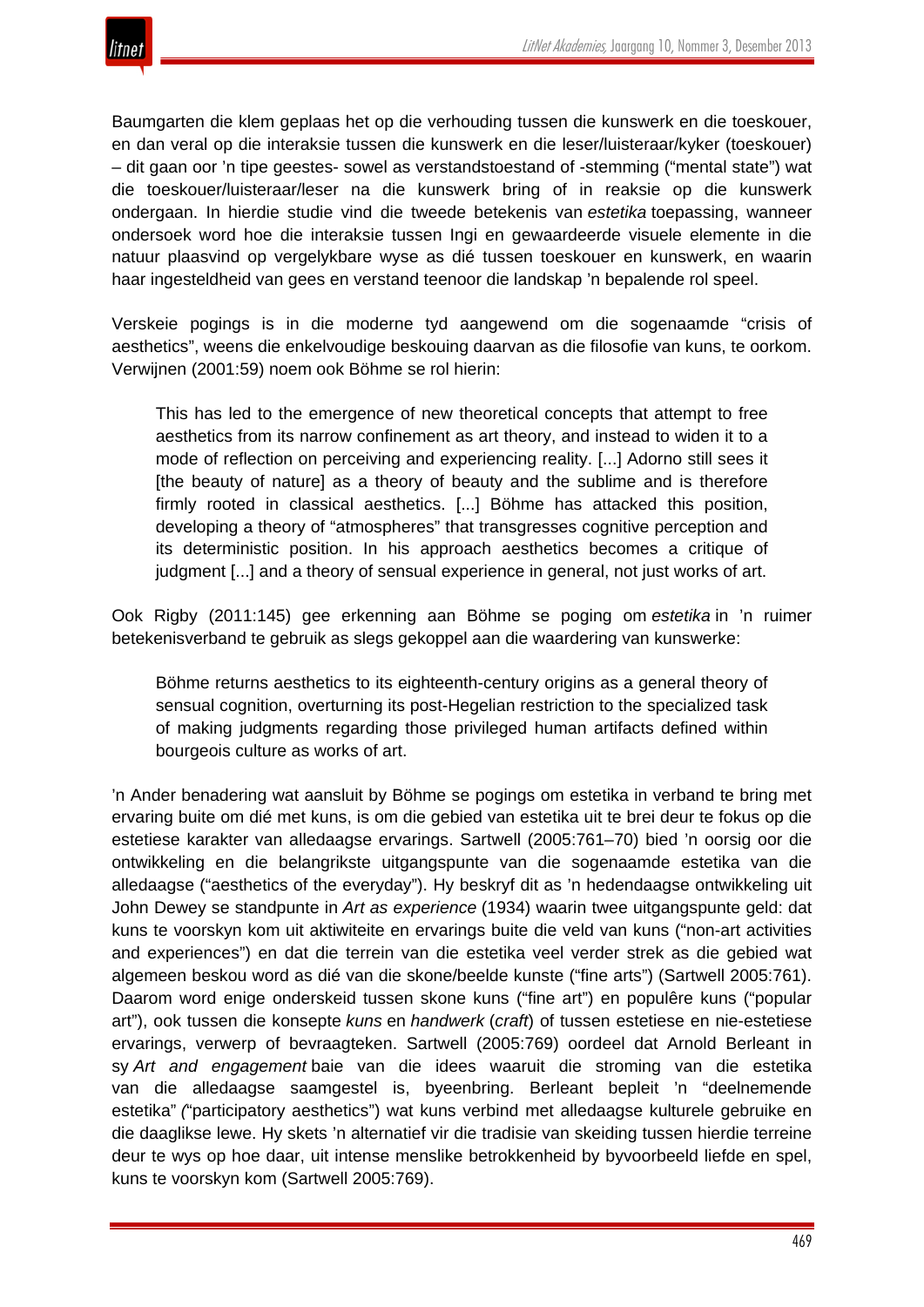Immanuel Kant, wat in *The critique of judgment* (1987) 'n duidelike onderskeid tref tussen die gebiede van estetika en kuns, doen dit op grond daarvan dat kennis, volgens sy oordeel, nie as vereiste geld in estetiese waardering nie, maar wel in die geval van kunswaardering. By laasgenoemde geld as belangrikste beginsel die kennis dat die voorwerp of belewenis van ons waardering bedoel en op vaardige, kundige wyse deur 'n mens geskep is (Kant 1987:170). Voorbeelde van estetiese ervarings wat Kant noem, kom dikwels uit die mens se kontak met die natuur, en hier onder, gebruik hy so 'n voorbeeld om die verskil te demonstreer tussen waardering van kuns en die waardering van die natuur:

What do poets praise more highly that the nightingale's enchantingly beautiful song in a secluded thicket on a quiet evening by the soft light of the moon? And yet we have cases where some jovial innkeeper, unable to find such a songster, played a trick [...] on the guests staying at his inn to enjoy the country air, by hiding in a bush some roguish youngster who (with a reed or rush in his mouth) knew how to copy that song in a way very similar to nature's. But as soon as one realizes that it was all a deception, no one will long endure listening to this song that before he had considered so charming. (Kant 1987:169)

Kant (1987:169) redeneer die wete dat iets volgens voorneme geproduseer is, hoewel op bedrewe wyse – die besef dat hier te doen is met kuns – staan juis in die pad daarvan om in hierdie geval 'n estetiese ervaring te beleef.

Die eietydse filosoof Allen Carlson stem saam met Kant dat daar 'n wesenlike verskil bestaan tussen die waardering van kuns en die waardering van die natuur. Anders as Kant glo hy egter nie dat die verskille daarin setel dat geen kennisaspekte betrokke is by laasgenoemde nie. Carlson (2008:126) verwys na Dewey se oortuiging dat, in 'n poging om 'n estetiese ervaring van die natuur te beleef in plaas van 'n samesmelting van fisiese sensasies ("a blooming, buzzing confusion") kennis betrek moet word in die omskepping van die rou ervaring om dit as meer afgebaken, harmonieus en betekenisvol beleef kan word.

In die geval van kunswaardering, sê Carlson (2008:120), word ons kennis van wat en hoe om te waardeer gegrond op die feit dat kunswerke ons eie skeppings is; ons weet watter eienskappe esteties relevant is omdat ons hierdie werke geskep het vir die doel van ons estetiese waardering. Die natuur is – inteendeel – nie kuns of die mens se maaksel nie, tog stel Carlson (2008:125–6) dit duidelik:

The fact that the natural environment is natural does not mean that we can have no knowledge of it. [...] This knowledge, essentially common sense and scientific knowledge, is a plausible candidate for playing the role in appreciating nature that our knowledge of art forms, types of works, and artistic traditions play in appreciating art.

Carlson (2008:120–3) bied 'n oorsig oor enkele kunsgebaseerde modelle wat al benut is in die estetiese waardering van die natuur. Hierdie oorsig word opgevolg met die voorstel dat wetenskaplike natuur- en omgewingskennis die sleutel moet wees tot die estetiese waardering van natuurlike omgewings volgens die Natuurlike-omgewingsmodel ("Natural Environmental Model"). Die uitgangspunt vir die gebruik van hierdie model word duidelik geformuleer: "The scientific knowledge that we have discovered about the environments in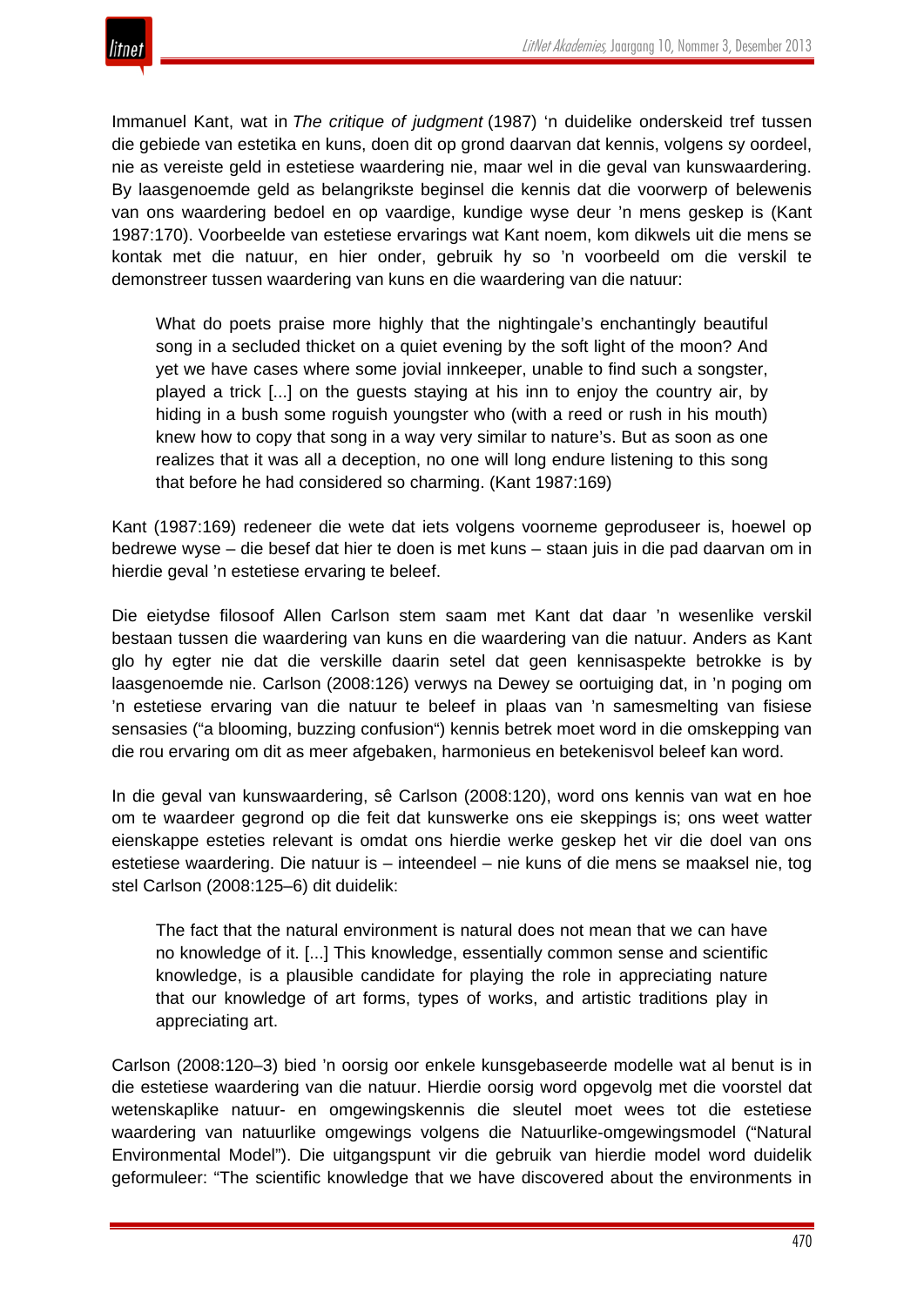question [...] yields appropriate boundaries of appreciation, particular foci of aesthetic significance, and relevant act of aspection" (Carlson 2008:127). Carlson motiveer dan hoe dit ons estetiese waardering van die natuur tot hulp kan wees indien ons bepaalde wetenskaplike kennisaspekte in ons waarneming kan toepas: ons moet byvoorbeeld weet dat ons in 'n woestyn is, en nie in 'n woud nie, om volledig te waardeer wat ons sien, ruik, hoor, ensovoorts. Carlson (2008:127) se gevolgtrekking is: "If to aesthetically appreciate art we have knowledge of artistic traditions and styles within those traditions, to aesthetically appreciate nature we must have knowledge of the different environments of nature and of the systems and elements within those environments."

Eaton (2004:67) ondersteun Carlson in sy siening dat in die estetiese beskouing van die natuur en van kuns sekere ooreenkomste geld. Sy gee Carlson gelyk dat dit 'n fout is om die estetiese waardering van die natuur te reduseer tot, of te definieer in terme van, estetiese kunswaardering – in Carlson (1979: 270) se terme: "treating landscape as if it were a landscape painting" – maar meen vertroudheid met teoretiese raamwerke ten opsigte van kunswaardering kan meehelp om die estetiese waardering van die natuur te verhoog.

Aesthetic consideration of nature and art do share many features – some works of art, like some landscapes, give pleasure because of their design, the patterns of colors, the proportions of volumes, the rhythms of contours, and so on. So the artistic and aesthetic certainly intersect. The artistic may even, on such view as Carlson's, be wholly included in the aesthetic. (Eaton 2004:67)

Crawford (2004:307–8) sluit by hierdie gedagte aan wanneer hy oor die begrip natuurskoon teoretiseer. Hy verbind die klassieke konsep van skoonheid, as dit wat aangenaam is vir die oog of oor, op twee wyses met die natuur. Eerstens word verwys na hoe die natuur die waarnemer behaag in die wydheid, ongetemdheid en brute krag daarvan, hier is sprake van positiewe ervarings van ontsag en verwondering wat tradisioneel met die estetiese geassosieer word. Tweedens word die natuur verbind met skoonheid omdat die beginsels van harmonie en balans in die verhouding tussen elemente ewe toepaslik is in die waardering van die natuur en van kuns (Crawford 2004:307). Die slotsom waartoe Crawford (2004:307) kom, is: "The *picturesque* in nature – whether it means 'like what is found in a picture' or 'like the vision of a painter' – relates to what can be viewed as an artistic composition."

Wanneer die aard van kuns as aktiewe werksaamheid bedink word, tree 'n verdere interessante verband tussen kuns en die estetiese waardering van die natuur na vore. In sy bespreking van die verband tussen kuns en die werklikheid sê Grové (1953:1):

As hy (die kunstenaar) begin skilder, kopieer hy nie noodwendig die een of ander bestaande toneel nie, maar hy skep 'n *nuwe* landskap, 'n eie wêreld deur die materiaal wat hy gebêre het, op 'n oorspronklike manier te sif en te rangskik. Selfs wanneer 'n kunstenaar 'n bepaalde toneel of voorwerp "afskilder", beklemtoon hy sekere aspekte, terwyl hy ander verwaarloos, hy is dus besig om te kies en te orden.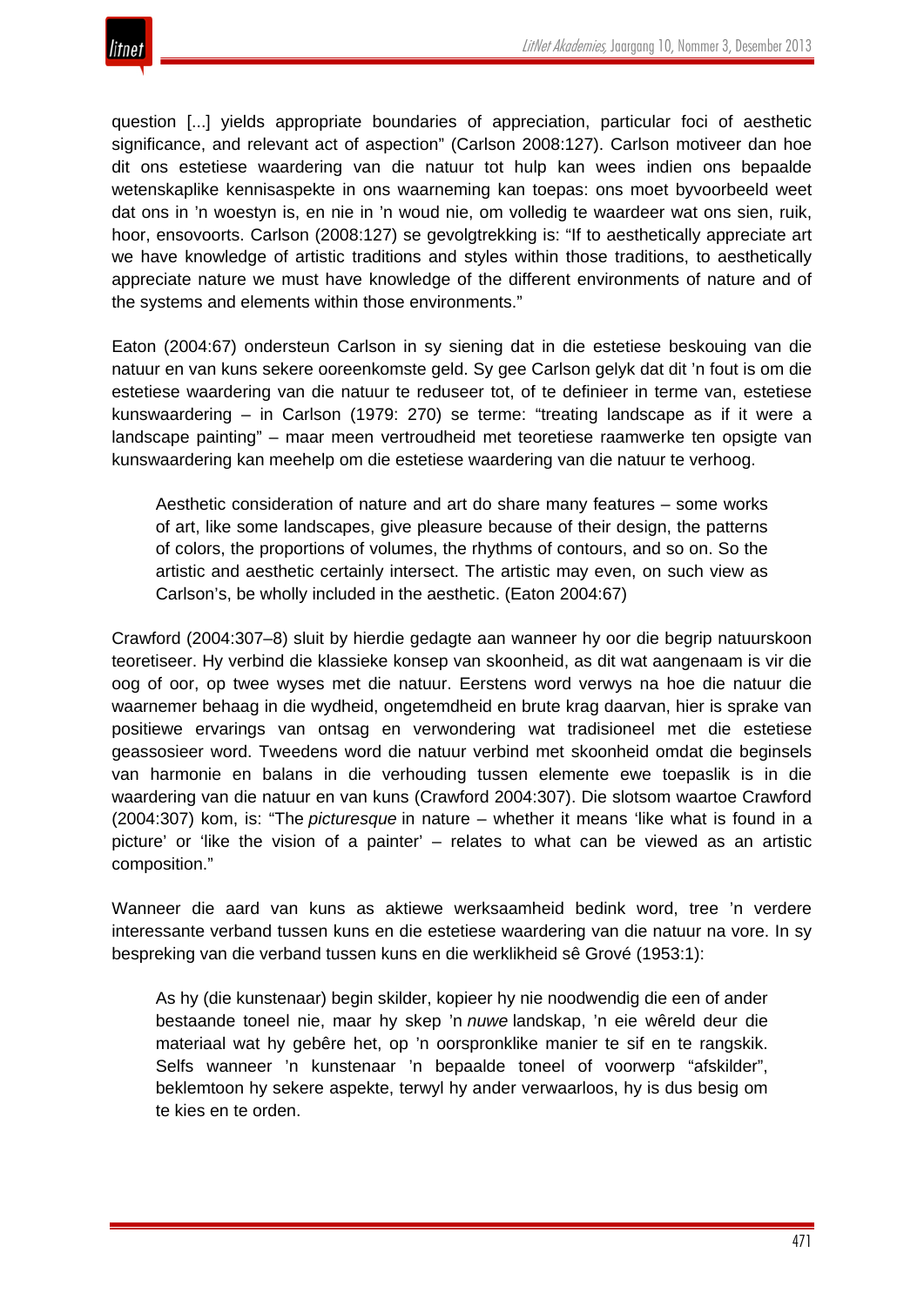

Hierdie proses van seleksie, beklemtoning en rangskikking is ook van toepassing in die waardering van die natuur op estetiese vlak. In die digter en filosoof George Santayana se werk *The sense of beauty* word die natuurlike landskap só beskryf:

The natural landscape is an indeterminate object; it almost always contains enough diversity to allow [...] great liberty in selecting, emphasizing, and grouping its elements, and it is furthermore rich in suggestion and in emotional stimulus. A landscape to be seen has to be composed [...] then we feel that the landscape is beautiful [...]. The promiscuous natural landscape cannot be enjoyed in any other way. (Santayana 1961:99)

Carlson (2008:119) oordeel dat hierdie woorde van Santayana na 'n kernvraag lei betreffende die estetiese waardering van die natuur, naamlik wat en hoe om te selekteer, te beklemtoon en te rangskik in die proses van waarneming, aangesien ordening noodsaaklik is vir die waardering van die onbegrensde mengelmoes van die natuur.

Die idee van estetiese natuurwaardering en kunswaardering as "not identical but nonetheless often intersecting" (Eaton 2004:69) word geïntegreer in die volgende afdeling van hierdie artikel, wanneer Ingi se estetiese ervaring van die Karoo ondersoek word en die wyse waarop sy die landskap visueel verken, gekoppel word aan die kunsagtergrond waaroor sy beskik. Die vraag mag ontstaan of hierdie strategie bo verdenking is, veral teen die agtergrond daarvan dat Böhme standpunt ingeneem het teen die die beskouing van estetika as kunsgesentreerd. 'n Antwoord moet gevind word op die vraag of Böhme dan nie juis probeer het om die estetika te verwyder van die gevestigde kunsteoretiese raamwerke en waardeoordele nie.

Böhme het die konsep *estetika* uitgebrei na 'n meer algemene teorie van sensoriese persepsie en hy fokus daarop om sensoriese ervaring in alledaagse belewings, ook van die natuur, te ondersoek. In Verwijnen sowel as Rigby se verwysings na Böhme se werk, soos hulle hier bo aangehaal word, beklemtoon die slotfrases presies wat die kern is van die bevryding wat Böhme se teorie bewerk het: dat estetiese ervarings op veel méér betrekking kan hê as slegs op kuns.

Böhme se estetiese natuurteorie hef dus die begrensings gestel deur die beskouing dat estetiese ervarings juis kunsgesentreerde ervarings is, en beperk deur kunsteoretiese kennis- en waardebeginsels, op. Sy uitgangspunt is dat die mens die natuur esteties kan ervaar op sensoriese vlak en nie slegs op kognitiewe wyse nie. Hoewel die idee van estetiese ervaring, soos dit gestalte kry in die estetiese natuurteorie, 'n bevrydende oorstyging impliseer van estetika as filosofie van kuns en as begrens deur kunsteoretiese uitgangspunte, word nêrens bewyse gevind dat dit Böhme se bedoeling is om estetika totaal aan die teoreties-gefundeerde waarderaamwerke van kuns te ontruk nie. Ook wanneer sy estetiese natuurteorie bestudeer word teen die agtergrond van sy breër omgewingsetiese beskouings oor, word geen rede gevind om te glo dat Böhme die bedoeling gehad om (kuns)teoretiese beginsels in sy siening oor natuurwaardering te verwerp nie. Uit Rigby (2011:141–2) se sinvolle, bondige weergawe van Böhme se uitgebreide ekologiese waardeopvattings blyk dat hy die komponent van "knowledge" en "knowing" (verwysend na wetenskaplike/teoretiese kennis) herhaaldelik erken, hoewel hierdie kennis beskou word as onvoldoende om 'n etiese verwantskap met die niemenslike natuur te grondves.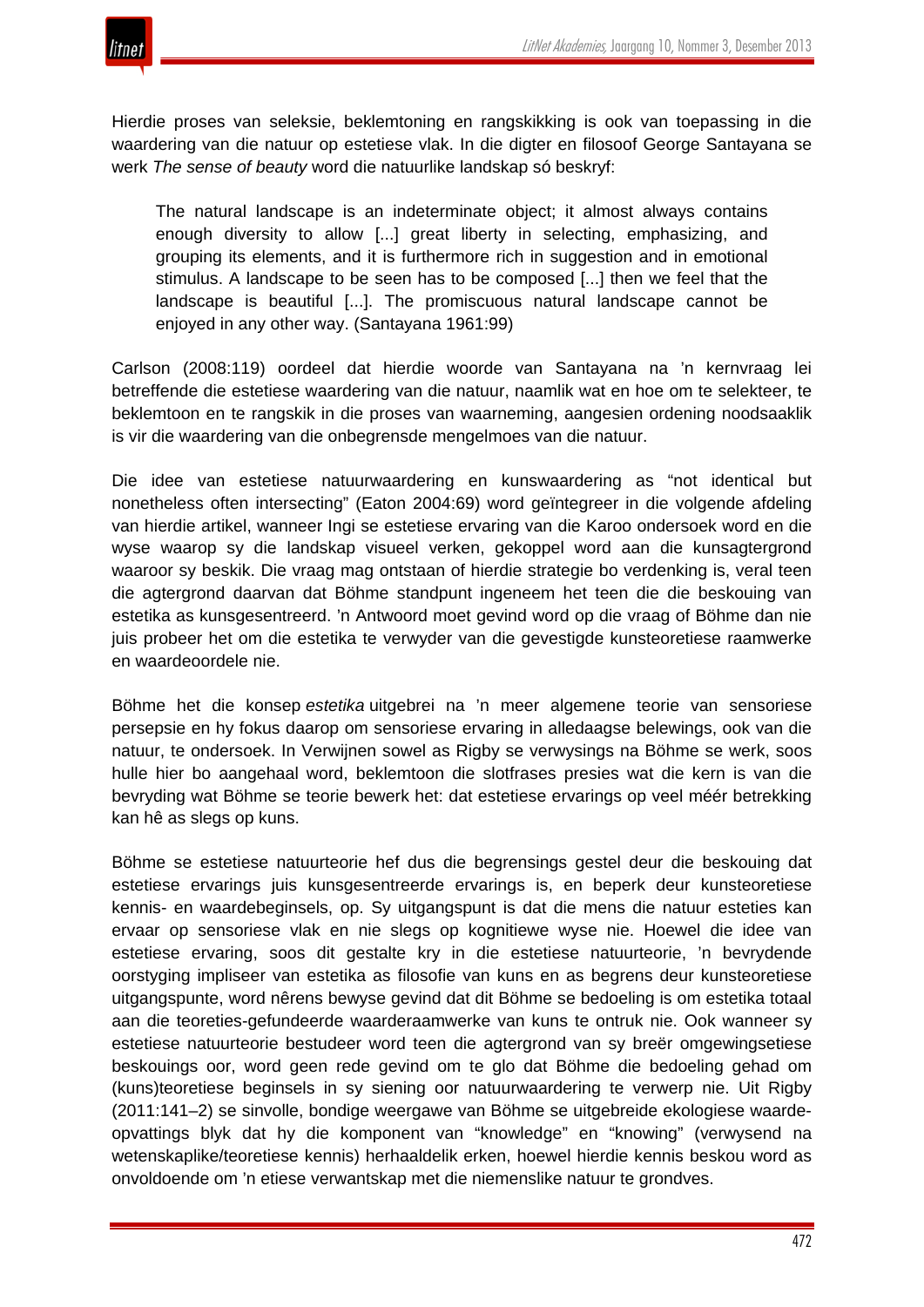

In order to create humane living spaces within which other-than-human entities might also thrive, we certainly need the guidance of the natural and technical sciences. Scientific and technical knowledge is nonetheless insufficient to the task of grounding an ethical relationship with other-than-human nature [...]. If we are to reposition ourselves as allies rather than conquerors of nature in the production of a newly "habitable earth", we need to supplement the sciences with a different type of knowledge [...]: a carnal kind of knowing, whereby we come to understand the other, if never fully, on the basis of a relationship that is given in and through our shared physical existence. (Rigby 2011:141)

Böhme se estetiese natuurteorie mag goed aansluit by die wyse waarop Eaton (2004:74) oor estetiese ervaring dink: sensoriese waarneming word as die kernelement beskou, maar ruimte word gelaat vir kognitiewe elemente wat ook, in ten minste sommige gevalle, 'n sleutelrol in estetiese ervarings kan speel. Eaton redeneer dat dit moeilik is om te aanvaar dat 'n estetiese ervaring suiwer perseptueel kan wees: "A necessary component of aesthetic experience is the fact that one must look or listen or touch or feel or taste *in order to know that something does in fact have a particular intrinsic property*" <sup>4</sup> (Eaton 2004:74; eie kursivering). Hierdie herkenning van intrinsieke eienskappe impliseer baie duidelik 'n kenniselement, daarom is Eaton van mening dat kennis steeds as belangrik beskou moet word in die estetiese waardering van beide die natuur en kuns. Haar slotsom is dat hoewel 'n onderskeid getref moet word tussen die estetiese en kuns, hierdie domeine nie totaal van mekaar geskei behoort te word nie (Eaton 2004:76).

Eaton (2004:67) se idee van "the artistic [...] included in the aesthetic" is versoenbaar met Böhme se siening dat estetiese ervaring nie deur kennisagtergronde (en spesifiek kunsteoretiese agtergrond) bepaal of voorgeskryf word nie, en méér behels as omgang met 'n kunswerk. Dit klop met die uitgangspunt dat natuurbelewing eerstens sensories is en nie afhanklik van die kennisraamwerke van kuns nie, maar dat laasgenoemde wel eersgenoemde kan ondersteun om 'n ruimer estetiese ervaring te bewerk.

## **3. Die estetiese ervaring van die Karoo en Böhme se natuurteorie**

In *Die swye van Mario Salviati* dra Ingi se estetiese ingesteldheid by tot 'n bepaalde invalshoek ten opsigte van haar waarneming tydens die ontmoeting met die Karoo. Hierdie ingesteldheid hou verband met haar kunsagtergrond ten opsigte van opleiding en beroep. Sy het kuns studeer, maar in stede van 'n beroep te volg in die kreatiewe–kuns-wêreld, "omdat sy haar talent betwyfel het, en omdat haar ouers haar aangemoedig het om 'n vaste baan te vind", 'n werksaanbod by die museum aanvaar (288). Om met 'n kunswerk gekonfronteer te word, is 'n sintuiglike ervaring, en die sintuie van iemand wat met kuns werk op die vlak waarop Ingi as kurator daagliks aan visuele en beeldende kuns blootgestel is, kan beswaarlik onbeïnvloed bly deur die intensiteit van die voortdurende sintuiglike kontak met kunswerke. Burger (2003:80) sien dit só: "Die kunswerk verg 'n verhoogde sintuiglike intensiteit – waarnemings wat moontlik gemaak word deur verskerpte sintuiglikheid eerder as deur denke." Vyf dekades vroeër het Grové (1953:1) reeds die oortuiging uitgespreek dat die sintuie van 'n kunstenaar waarskynlik skerper ontwikkel is as dié van 'n niekunstenaar. 'n Estetiese ingesteldheid teenoor die natuur berus ook spesifiek op sintuiglike sensitiwiteit; Crawford (2004:316) sê: "When we speak of aesthetically appreciating nature today, we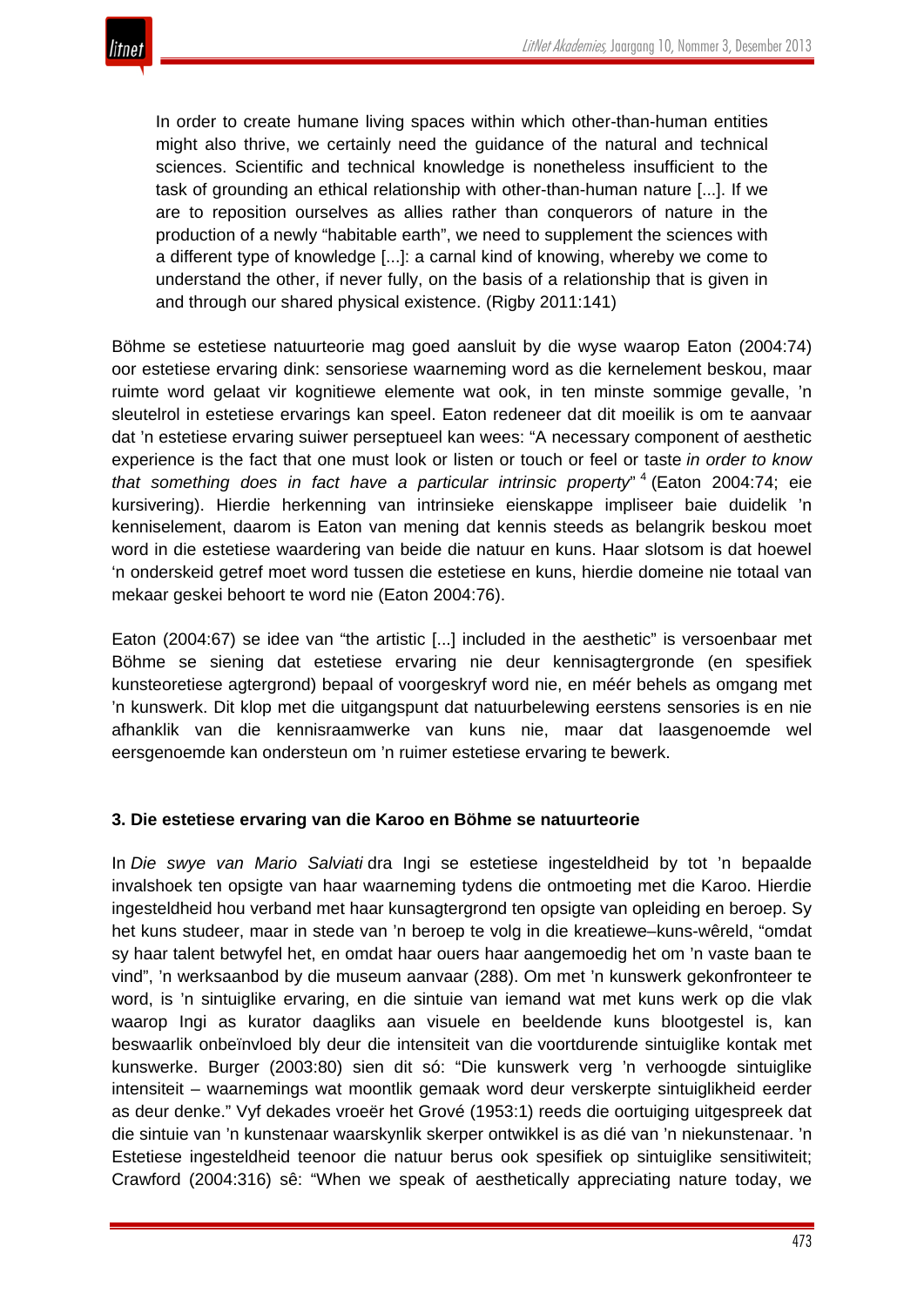

generally have in mind the physical world, usually the out-of-doors, as perceived directly with our sense organs, and the emphasis is on what is visible."

Wanneer Ingi die stad agterlaat, ontvou die landskap om haar "soos 'n vuis wat stadig oopgaan", sy word begroet deur wingerde, fynbosvlaktes en voëls (16). 'n Sterk sintuiglike ingesteldheid blyk uit die staanspoor: by 'n vrugtestalletjie langs die pad koop sy 'n tros druiwe, "neem 'n eerste korrel tussen duim en voorvinger, ruik daaraan, en byt dit stadig, nadenkend, stukkend" (16). Die bewustheid van verskeie sintuie, wat blyk uit die nadenkende gevoels-, reuk- en smaakervaring, word aangevul deur 'n merkwaardige visuele opmerksaamheid:

Teen die wingerdhange speel kleure subtiel op ander kleure in; die wind stoot oor fynbosvlaktes; 'n swerm voëls wyk stadig voor die motor uit. [...] [Sy] sien haarself asof van ver af: 'n jong meisie, [...] hare wapperend in die wind, agter 'n effe gedateerde skrikgeel Peugeot-stasiewa se stuur, aan die ry deur 'n landskap waar die kliplae teen die rante van ver af soos bruin branders water lyk, in ewige beweging, golwend en onrustig. (16)

Uit hierdie paragraaf blyk hoe Ingi haarself eksplisiet binne die landskap posisioneer. Dit bring dadelik Böhme se konsep van waarneming ter sprake – die idee van 'n verbindingstoestand, aangesien die waarnemer 'n toestand van medeaanwesigheid betree saam met dit wat waargeneem word. Met hierdie soort waarneming benut Ingi 'n aspek wat ook Janaway (2006:85–6) as positief onderskei ten opsigte van die estetiese ervaring van die natuur, naamlik dat die waarnemer perseptueel ingetrek kan word by, en betrokke kan wees in, die estetiese situasie van natuurwaardering.

On occasion he may confront natural objects as a static, disengaged observer; but far more typically the objects envelop him on all sides. In a forest, trees surround him; he is ringed by hills, or he stands in the midst of a plain. [...] We have not only a mutual involvement of spectator and object, but also a reflexive effect by which the spectator experiences *himself* in an unusual and vivid way. The effect is not unknown to art, especially architecture. But it is both more intensely realized and pervasive in nature-experience – for we are *in* nature and a part *of* nature; we do not stand over against it as over against a painting on a wall. (Janaway 2006:86)

Ingi neem hier nie slegs die voorwerpe en vorme in die natuur waar nie. Daar is duidelike tekens dat sy van die stemming van die omgewing bewus raak, van 'n "ewige beweging" in die kliplae van die rante deur die assosiasie met "bruin branders water" (16). As gevolg hiervan kan Ingi die vermoede van die verloop en gebeurtenisse van eeue uit die voorkoms van die klippe "lees". Haar gewaarwording hou eerstens verband met 'n ervaring van grootsheid en uitgestrektheid in tyd. Teen die agtergrond van Böhme se teorie van natuurwaarneming is die bindmiddel of medium wat tussen natuuritems en die sintuig inglip, hier beskryfbaar as die atmosfeer van tydlose onversteurbaarheid en ondeurgrondbare geheimenis waarin die Karoo homself hul. Du Plooy (2000) word met die lees van die roman juis deur hierdie aspek getref: "Met die grootste sorg word [...] die atmosfeer van die Karoo vasgevang, die lig, die lug, die gevoel van die plek."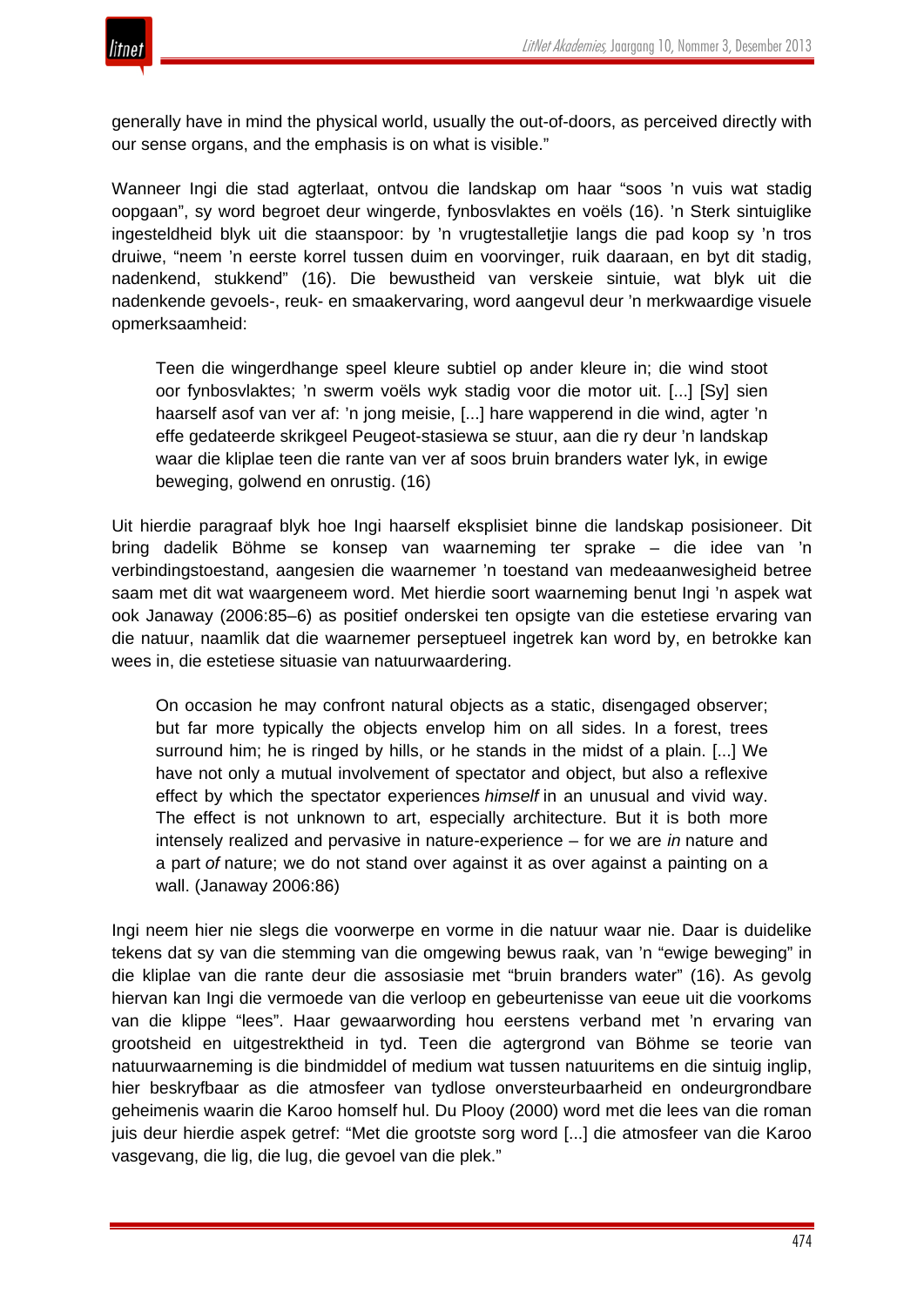Ingi se ontmoeting met Berg Onwaarskynlik, kort nadat sy van die teerpad afgedraai het, illustreer wat Böhme (1992:101) moontlik kon bedoel met sy stelling dat fisionomiese elemente gekenmerk word deur hulle vermoë om atmosfeer teweeg te bring in die medium van waarneming. Die voorkoms van die berg skep dadelik 'n spesifieke atmosfeer: "Onverwags, byna skrikwekkend, sien sy die massiewe berg in die verte: donker, nukkerig; onvanpas hier" (18). Dit bring mee dat Ingi spontaan onthou van die gedempte opmerking van 'n kollega oor "die berg van geheime".

In Ingi se waarneming van die Karoo wat sy binnery, is die estetiese ingesteldheid wat die gevolg is van haar kunsagtergrond duidelik. Die kleure wat op mekaar inspeel teen die wingerdhange en die tekstuur van die klip wat in lae ingepak lê teen die rante word vasgevang deur haar visie op 'n manier wat verraai dat haar estetiese waardering van die Karoo gevoed word deur beide haar verhoogde sintuiglikheid en haar kunsteoretiese ingesteldheid. Sy neem waar op die wyse van iemand wat na kunsbeginsels soek in natuurtonele, nie omdat kunskennis onontbeerlik is vir 'n estetiese ervaring van die natuur nie, maar omdat dit as stimulus dien vir 'n wyer, intenser ervaring. Omdat dit Ingi se werk is om goeie kunswerke te vind (haar pos behels om "te help bestuur en uitbou aan die Nasionale Versameling", 288), sou redelikerwys aanvaar kon word dat sy kyk na, en waardering ervaar vir, visuele elemente in haar omgewing op 'n ander manier en op 'n ander vlak as iemand sonder die agtergrond van kunsstudies en 'n beroep in die wêreld van visuele en beeldende kuns. Hiermee word nie te kenne gegee dat kunskennis as voorvereiste geld vir estetiese waardering nie, nog minder dat estetiese ervaring afhanklik is van die kennis of die skerper sensoriese ingesteldheid van 'n kunstenaar, maar by Ingi speel die groter bewustheid en die onmiddellike herkenning van die inspeel van kleure en teksture op mekaar 'n duidelike rol in haar waarneming. Haar estetiese ingesteldheid teenoor die natuur word beïnvloed en gestimuleer deur haar kunsagtergrond.

In die res van die bespreking in hierdie afdeling sal by herhaling bevestiging gevind word van Eaton (2004:67) se siening dat "aesthetic consideration of nature and art do share many features". Dit is duidelik dat die ingesteldheid van iemand met 'n kunsagtergrond Ingi se waarneming rig, al vind sy dit ten tye van haar besoek aan Tallejare nie moontlik om haarself skeppend as kunstenaar uit te leef nie.

Weens die ooreenkoms tussen kamerabeelde en die beeldreekse wat Ingi met haar oog vaslê terwyl sy op pad is na die Karoo – wingerdhange, fynbosvlaktes, grasvlaktes, rantjielandskap (16) – en waarby haar artistieke verbeelding in die seleksie en rangskikking van voorwerpe en tonele 'n definitiewe rol speel, word gewaag om Ingi se visuele verkenning van die Karoo in verband te bring met die kuns van fotografie. Dit gaan spesifiek oor die parallelle wat aangetref word tussen Ingi se waarneming en dié van die fotograaf wat, as eerste stap in die beplanning van 'n landskapfoto, selekteer en orden aan wat deur die lens waargeneem word. Hierdie proses is baie sinvol in estetiese natuurwaardering. In die vorige afdeling is reeds verwys na hoe Santayana (1961:99), deur sy beskouing van die natuur as onbegrens en vermeng (*promiscuous*), die belangrikheid beklemtoon om 'n proses van ordening toe te pas in waarneming – deur seleksie, beklemtoning en rangskikking – ten einde die natuur op estetiese vlak te waardeer.

Ingi se visuele waarneming, aangevul deur ander sensoriese ervarings van die Karoo, lei uiteindelik ook tot 'n konkrete kunsproduk – soos die fotograaf uiteindelik fotokuns lewer. Sy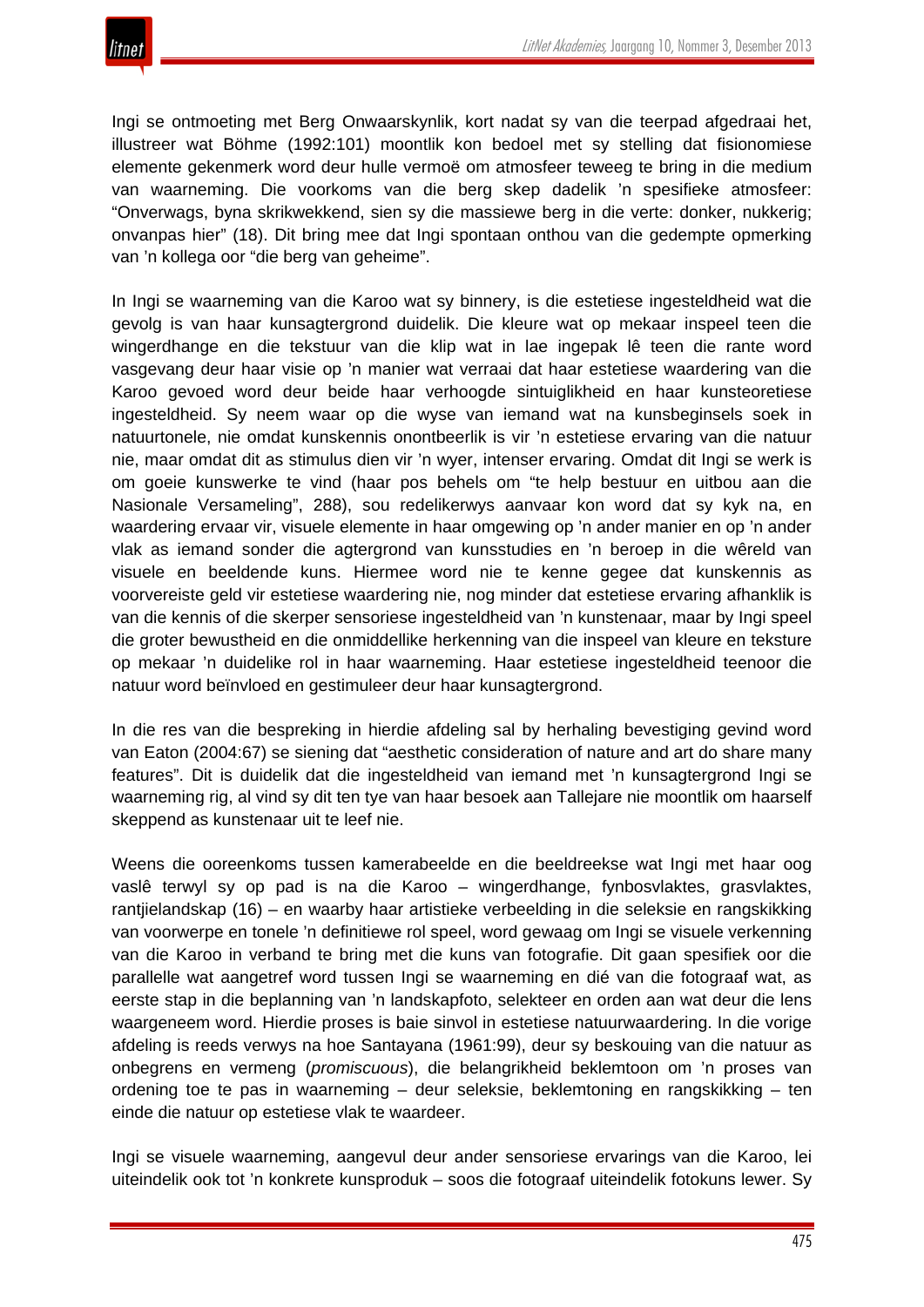

slaag naamlik aan die einde van die roman daarin om haar indrukke van die landskap met verf op doek vas te lê. Vir die doeleindes van hierdie ondersoek sal dit sinvol wees om aan die stappe in fotografie te dink as twee momente: die moment van persepsie, waartydens die kreatiewe brein reeds begin met die skeppende proses om die materiaal wat ontvang word op 'n oorspronklike manier te sif en te rangskik, en die latere moment van kamerategniek en -vakmanskap. Hierdie skeiding van die momente in die fotografiese proses om aan die eerste moment afsonderlik te dink, word gedoen om die verbande aan te dui tussen Ingi se persepsie – waarin die intellektuele kreatiwiteit as vóórstadium vir die voltooiing van kuns duidelik aanwesig is – en dié van die fotograaf wat ingestel is op 'n artistieke produk.

Oor kunsfotografie word gesê dat die doel daarvan is om die fotograaf se kreatiewe visie te bevredig (Peterson 2003:11) en verby 'n realistiese weergawe van die werklikheid te streef na 'n voorstelling met trefkrag, "at which you are awed, and inspired at the same time" (Bright 2005:8). Die benutting van beginsels van kunskomposisie, spesifiek in die ontwerpfase waartydens beplan word vir die foto met impak, demonstreer die aansluiting wat kunsfotografie vind by ander vorme van kunsskepping, soos dié van die skilder, beeldhouer of argitek. Hedgecoe (2008:9) en Peterson (2003:49) is oortuig dat komposisie in fotografie ewe belangrik is as by ander kunsvorme en dat die beginsels daarvan nou aansluit by dié waarmee byvoorbeeld kunsskilders werk. Ingi se visuele waarneming verraai dat sy – op intellektuele vlak, hoewel nie op konkreet skeppende vlak (prakties of tegnies) nie – met die beginsels van kunsfotografie werk terwyl sy die landskap visueel ondersoek. Dat sy as't ware foto's beplan deur die lens van die oog op soortgelyke wyse as die eerste stap wat die fotograaf volg in die beplanning van wat omtrent 'n toneel later deur die lens van die kamera vasgevang sal word en hoe hierdie beeld vasgelê sal word. Hieruit blyk Ingi se ingesteldheid om nie slegs te kyk en te vergeet nie; dat sy graag 'n vorm van permanensie sou wou gee aan die landskap wat sy waarneem, asof sy deur die lens van 'n kamera "ontwerp" en beplan aan die "skoot" wat groter permanensie sou kon verleen aan die Karoobeelde wat sy waarneem.

Vervolgens word hierdie intense visuele omgang met die Karoo se natuureienskappe ondersoek, en die wyse waarop die artistieke organisasie daarvan in haar brein plaasvind asof sy begeer om 'n foto of skildery daarvan te maak, terwyl die energie om skeppend te werk, tydelik ontbreek en sy moedeloos wonder: "Wat het van jou geword – jou eerste drome as kunsstudent, die energie [...] wat jy in jou voel roer het [...] om te skilder! Te skilder asof dit die eerste oggend is!" (286).

Ingi se bewustheid van en ingesteldheid op verskillende aspekte van kunskomposisie – lyne, fatsoen, vorm, tekstuur, kleur, lig ensovoorts – is nie te betwyfel nie. Ewe min is te betwyfel dat dit haar beïnvloed wanneer sy die visuele elemente van die omgewing op 'n estetiese vlak ervaar. Haar oog soek na en waardeer hierdie komposisie-elemente wanneer sy die omgewing fynkam: die onmiddellike natuur – "Ingi kyk na die klippe en plante aan haar voete, *greine* en *kleure* van allerlei *vorm*" (286) – en die verder liggende dorp "met sy *besondere teksture* van witgekalkte mure en bougainvillea, huisies met lae verandas en plat dakke, hoewes met boorde en verknotte vrugtebome" (287) (eie kursivering). Die skeppingsdrang wil-wil kop uitsteek wanneer die Moordenaarskaroo om haar lê: "In haar kop tas beelde na mekaar: 'n skildery, dalk; 'n doek wat vorm wil aanneem?" (285) Tog is dit duidelik dat Ingi se kreatiwiteit as kunstenaar nog nie teruggekeer het nie: "Die uitgepakte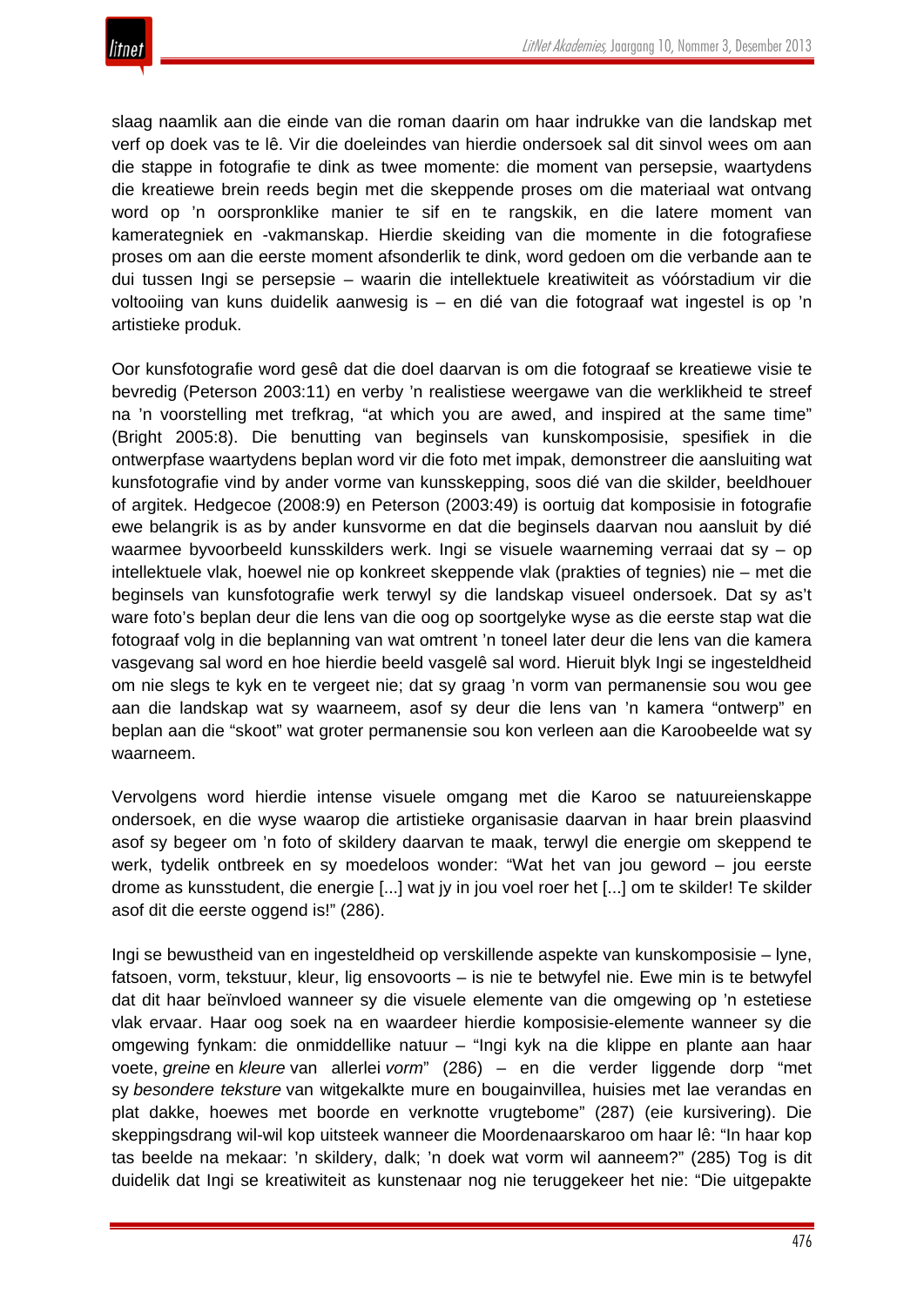buisies en kwaste lê haar en bedreig; sy kan haar nie indink dat sy dit ooit sal aanraak nie" (285). In die volgende afdeling word aangetoon dat dit eers aan die einde van die roman is dat Ingi haar potensiaal as kunstenaar in die oë kan kyk – en dan gebeur dit juis as gevolg van haar sensoriese ervaring van die Karoo.

Vanaf die oomblik dat Ingi die grondpad die Karoo in aanpak, blyk dit dat die skerp oog en ingesteldheid wat haar kunsagtergrond haar besorg het, stimulerend inwerk op haar waarneming om 'n verhoogde waarderingsvlak en intenser estetiese ervaring van die landskap te skep. Daar is die fyn aandag aan visuele besonderhede en assosiasies, byvoorbeeld: "Sy kyk hoe 'n valkiebo die vlaktehang, wapperend soos 'n stuk materiaal" (17); daar is die ingesteldheid op kleurnuanses wanneer sy die vlakte binnery, "met subtiele kleure van blou en wit en grysvaal wat in bruin wegbibber" (18) – weer vergelykbaar met die waarneming van die fotograaf wat op artistieke wyse selekteer en saamstel in die beplanning van sy foto. In kunswerke en -foto's skep lyne 'n aanduiding van diepte (Macie 2003:69; Peterson 2003:50); en wanneer Ingi die veldtoneel waarneem, vind haar oog die grondpad as leidende lyn wat die oogvloei (die wyse waarop die kyker se oog op sinvolle wyse deur 'n skildery of foto gelei word [Macie 2003:69] rig: "[...] swenk die pad opeens neffens 'n doringboom weg, kantel die laagte in, en duik dan deur 'n knikkie" (18).

Ook die beginsel dat die horison van besondere belang is in landskapfotografie (Peterson 2003:101; Friday 1999:33), word deur Ingi se waarneming erken waar sy in die veld stilhou om seker te maak dat die sleepwa se haak stewig vas is: "Waar sy die lyn van die horison verwag, is 'n skaars sigbare, deinende buitelyn stadig (in die stowwerige verte) aan die dans" (17). Ingi bewys, in hierdie identifisering van die estetiserende aspekte van die landskap, hoe haar waarneming gerig word deur haar agtergrond en opleiding as kurator en kunskenner en hoe dit haar estetiese ingesteldheid op die omgewing verskerp.

Nodine, Locher en Krupinski (1993:226–7) bevind, in hulle ondersoek na die rol van formele kunsopleiding op die perseptuele ontleding en estetiese beoordeling van visuele komposisies, dat kunsopleiding kykers op verskillende wyses bevoordeel om visuele komposisies te waardeer. "This appreciation seems to develop as a result of *training* and *experience* with art, which serves primarily to *enrich the viewer's cognitive schema*" (Nodine, Locher en Krupinski 1993:227; eie kursivering).

In Ingi se liggaamlik-sintuiglike betrokkenheid by die proses van waarneming, en in die wyse waarop sy doelbewus haar agtergrondkennis betrek in haar visuele ervaring om 'n toestand van mede-aanwesigheid te betree saam met die natuur as voorwerp van haar waarneming, is iets van die "ecological embodiment" herkenbaar waarop Böhme se estetiese natuurteorie gebaseer is. Ingi deel hier in Böhme se omskrywing van die ervaring van skoonheid as "an experience of co-presence, of the shared reality of subject and object" (Böhme 1995:105). In die wyse waarop sy visueel kennis maak met die Karoo word duidelik aangesluit by die uitgangspunt van Böhme se estetiese natuurteorie, naamlik dat die mees gepaste manier om die natuur te begryp deur middel van die estetika is: die natuur word in der waarheid vir Ingi deur die estetiese waardering daarvan bekend.

Terwyl sy nader ry aan Berg Onwaarskynlik, kyk Ingi hoe die berg "van vorm en skynsel verander": "Die een oomblik lyk dit dreigend en gehul in skaduwees; die volgende oomblik, nadat dit agter doringbome verskuil was en terwyl sy deur 'n drif ry, blink dit silwerig in die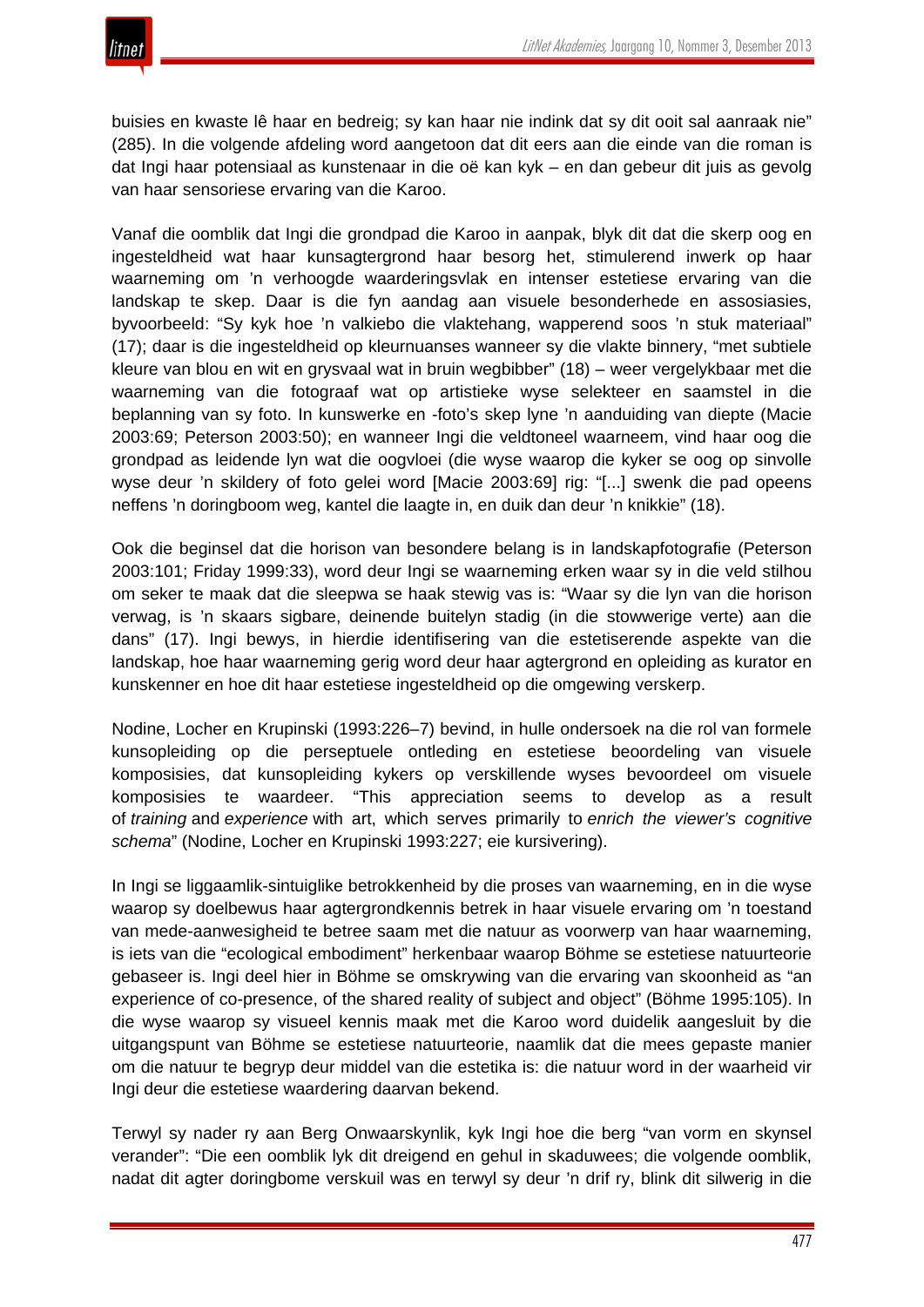son, met triomfantelike rotskoppe wat bo die vlaktes uittroon" (19). In hierdie beeld, soos dit in Ingi se brein vasgelê word, is die rol van lig om atmosfeer en trefkrag aan 'n toneel te verleen, goed gedemonstreer. Die veranderende vorm van die berg word in Ingi se brein vasgevang deur haar aandag aan ligintensiteit en kleurmoment. Omdat die berg kortstondig deur die son verlig word, ontstaan 'n dramatiese kleurmoment van lig nadat die skadu's kort tevore hul eie trefkrag aan die beeld gegee het. Ingi se sensitiwiteit ten opsigte van die treffende effekte van lig en die intensiteitsnuanses daarvan bring ook bewustheid van die besondere atmosfeer wat rondom die berg ontstaan: die dreigende aard daarvan staan in kontras met die "triomfantelike rotskoppe" wat deur die son ontbloot word.

Feitlik dadelik hierná verskuif Ingi se aandag na tekstuur. Sy ry by die berg verby "terwyl die pad syagtig glad word en stof soos poeier opdwarrel en die tekstuur van die grond en die veld verander" (19). Weer blyk haar bewustheid daarvan dat lyne die oog na 'n nuwe fokuspunt lei wanneer haar oog die lyn bergaf vind: "Aan die berg se voet kry sy bome, [...] 'n verdroogde, uitgestorwe boord." Die bome onder die berg word in haar blik vasgevang met terugkerende aandag aan tekstuur, fyn waargeneem en subtiel gesuggereer in die beskrywing van hierdie waarneming: "Verknot staan hulle daar, langs die dor akker en [...] 'n messelvoor van grys klip" (19).

Op dieselfde wyse verraai haar waarneming van die peperboom in een van die strate in Tallejare die intense aard van haar estetiese ervaring: "Sy kry die peperboom met sy groot, wye takke, sy bas en boomvleis wat oor die heining daarnaas geswel het, en sy kyk verwonderd na die eenwording van doringdraadheining en boomvesel" (21–2); "Die boom se vlees stol soos kerswas om die hoekpaal en draad waarmee dit versmelt het" (31). Hier is verskeie bewyse van die ingesteldheid op komposisie-elemente en -beginsels in haar waarneming. Eerstens is gelet op die lynwat die oog vanaf die boom se wye takke dieper en na onder lei, na die bas en "boomvleis" wat oor die heining hang. Verder is aan die vorm en tekstuur van die groteske vergroeisel van die boom met die draad fyn aandag gegee: dit "stol soos kerswas" daarrondom.

Die mees treffende kunsbeginsel wat Ingi in hierdie vergroeide boom identifiseer, is egter die jukstaponering van die natuurlike en die mensgemaakte, naamlik die hoekpaal en draad. Dit lei tot vergrote trefkrag, waargeneem deur Ingi se opgeleide oog, van hierdie beeld van die boom waarvan die groei deur 'n mensgemaakte voorwerp gekortwiek is. Die bedoeling om nie net te kyk nie, maar om aan die beelde wat in haar brein registreer groter permanensie te probeer verleen – vergelykbaar met die intensie van die fotograaf wat met die doel van die bewaring van beelde deur sy lens daarna soek – blyk ook baie duidelik uit die wyse waarop sy tonele en voorwerpe "in skoot kry", byvoorbeeld: "Aan die berg se voet *kry sy* bome" (19); "*Sy kry* die peperboom met sy groot, wye takke ..." (21; eie kursivering).

Ingi se intense sintuiglike betrokkenheid by die waarnemingsproses dui op 'n bepaalde ingesteldheid in waarneming, op die "disposition in perception*"* wat in Böhme se estetiese natuurteorie een van die kernbeginsels ten opsigte van waarneming is en gekoppel word aan die gewilligheid om op pertinente wyse en vir 'n bewuste tyd lank aktief betrokke te raak by die waarnemingsproses (Böhme 1992:100). Ingi se aktiewe waarnemingsbetrokkenheid lê, soos reeds uitgewys, in haar voortdurende, bewuste herkenning van beginsels uit die kunswêreld terwyl sy verkennend omgaan met die visuele elemente in die natuur – die gevolg van haar opleiding en ervaring in kunswaardering.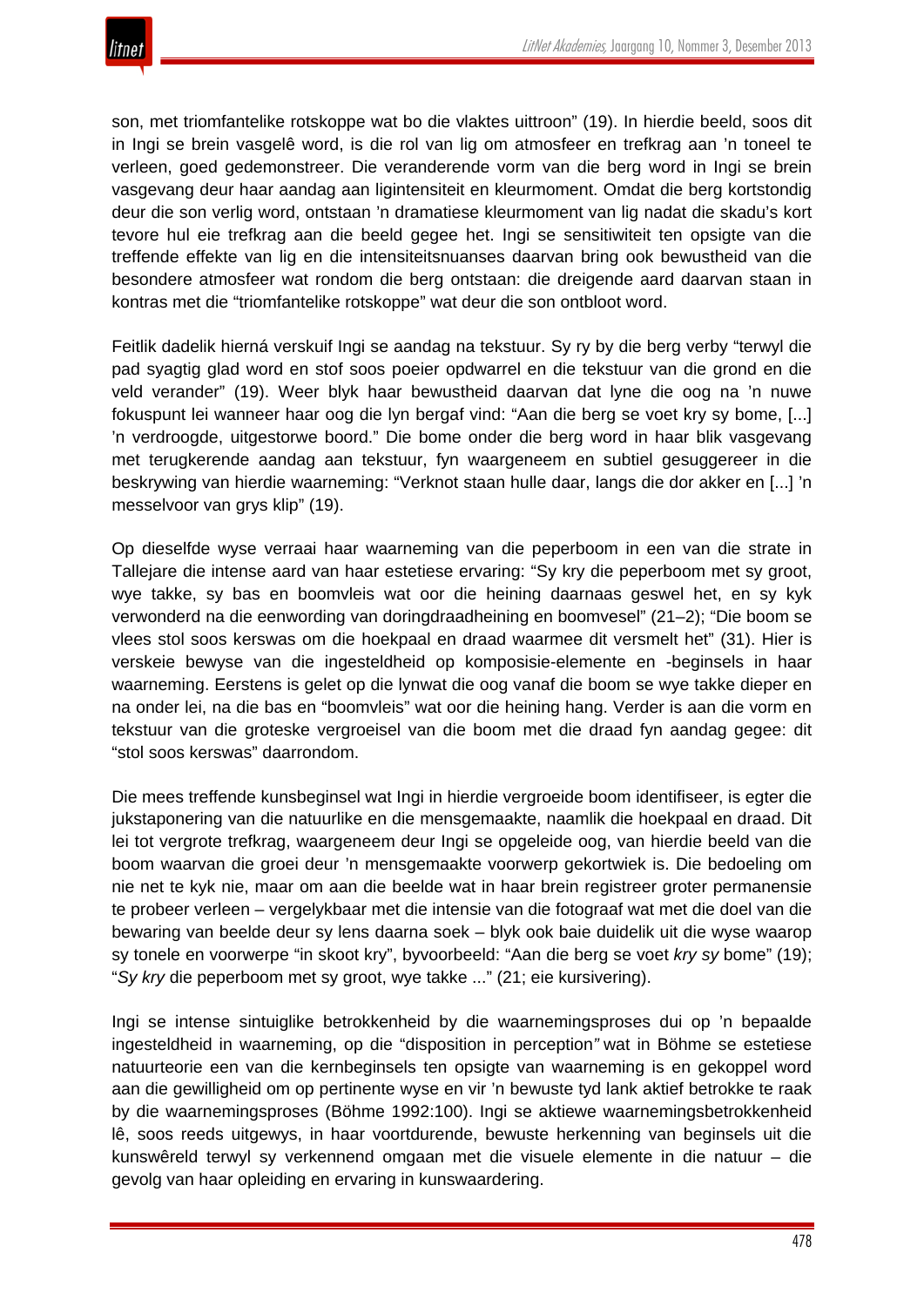



'n Besoek aan Jonty Jack, wie se huis in die kloof staan, bied aan Ingi 'n geleentheid om die bergwêreld van nader te beskou en om beelde vas te lê waarin sy opnuut komposisieelemente soos patroon, ritme en tekstuur vind. Dit word gedoen terwyl sy die berglandskap "bestudeer" (38), dus aktief betrokke is by die waarnemingsproses – sodat weer eens ondersteuning gevind word vir Böhme se teorie.

Terwyl hulle 'n ruk so sit, bestudeer Ingi die omgewing – die ruie, plantryke vlei wat onder die huisie opstrek boontoe, die kloof in, en die groot eikebome om die huis, asook die stukke hout wat oral rondlê, en die ruwe berghang met 'n bobbejaantrop duidelik sigbaar op die kranse.

Alles hier het 'n tekstuur, dink sy, [...] 'n grein wat jou opnuut die land laat proe en voel. (38)

Die herhaling van elemente – die plante in die vlei, die bome in die kloof en die stukke hout wat orals lê – wat in die kunswêreld bekend staan as *patroon* en gekoppel word aan ritmiese effekte (Peterson 2003:68), lei binne Ingi se intense visuele fokus tot 'n bestendige ritme waarin die reëlmatigheid van die landskap uitstaan: die ruigheid van die vlei word herhaal in die ruheid van die berghang. Hierdie tekstuur, hierdie "grein" van die landskap (38), is waarvan Ingi oorheersend bewus is. Die element van tekstuur vorm die grondslag van die erkenning wat Ingi gee aan die visuele trefkrag van die Karooberge, wat egter ook met ook allerlei kleurskakerings en ligspelings bekoor. Die eerste maal wat sy saam met Jonty 'n vlieër laat vlieg in die berg, vang sy "die swart klip en die skelblou lig" visueel skerp vas (111); later besin sy oor die kleure-impak van hierdie landskap met sy "klipkranse ongenaakbaar donker, en die lug 'n blou wat jy nêrens anders vind nie" (206). Wanneer sy die eerste maal op Madonnaskruin teen die berg staan, strek die vlakte om haar uit, "eers groenbruin, dan bruiner en later vaalgrys, en mettertyd kry dit 'n kleur wat met die lug se skakering saamsmelt, sodat jy oplaas nie met sekerheid weet wat aarde en wat hemel is nie" (137).

Ingi verraai, deur die vaardige herkenning van komposisiebeginsels in die natuurlike landskap, 'n ingesteldheid van bewuste en pertinente betrokkenheid by die waarnemingsproses – kenmerkend van die waarnemingsbenadering in Böhme se estetiese natuurteorie. Haar waarneming impliseer 'n ervaring van mede-aanwesigheid saam met die landskap wat waargeneem word, die "shared reality of subject and object" wat vir Böhme (1995:105) die estetiese ervaring karakteriseer. In die vernuf en ingesteldheid van die ervare kunswaardeerder, wat blyk uit die visueel verskerpte wyse waarop sy in interaksie met die Karoolandskap tree, word bewyse gevind van 'n bewuste liggaamlike teenwoordigheid in waarneming. Dit herinner deurgaans aan die wyse waarop 'n fotograaf in die beplanningstadium van 'n landskapfoto sy kennis van komposisie-elemente benut ter voorbereiding van die kameraskoot waarmee hy uiteindelik die waargenome beeld sal verewig. Ons vind klinkklare demonstrasie van "engagement in perception" (in Böhme 1992:92 se terme) as die interaksie wat mens en natuur saambind en wat 'n kernbeginsel in Böhme se estetiese natuurteorie is.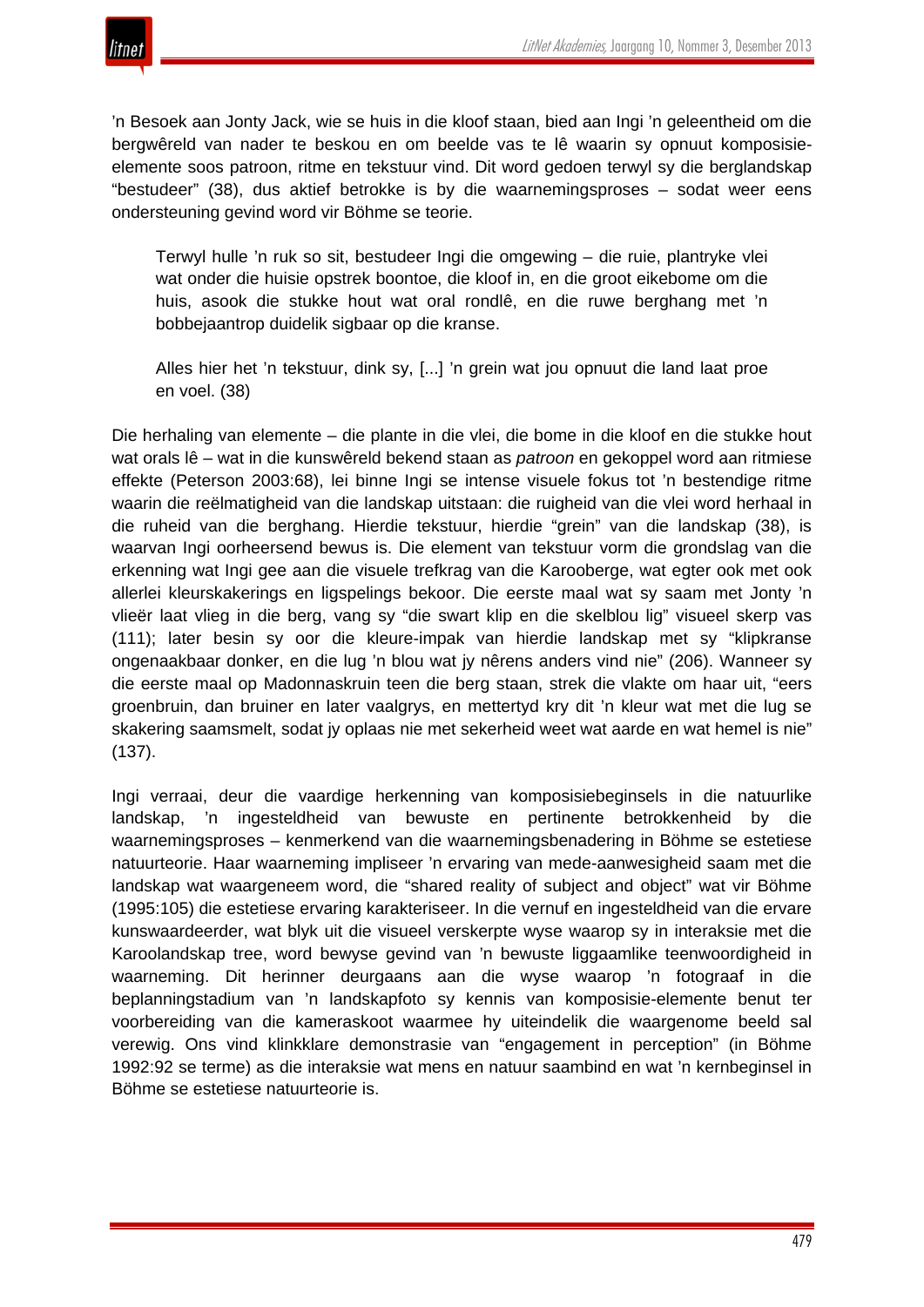

## **4. Optimalisering van sintuie en die herontdekking van skeppingskrag**

Ingi se verkenning van die Karoo vind op breër sintuiglike basis plaas as in visuele verband. As kenner van kuns is haar ervaring dat reuke intiem gekoppel is aan die skeppingsproses: sy bring haar neus graag na beeldhouwerke om daaraan te snuif (30). "Ruik daaraan," het sy ook die skoolgroepe van die Skool vir Blindes aanbeveel wat die nasionale museum besoek; en: "Spoor die maakproses, die boetsering, na in die geure" (30).

Haar ontmoeting met die Karoo vind ook plaas deur 'n bewuste verkenning van die geure. "Tallejare het 'n spesifieke geur," vind sy. "Geleë hier teen die berg, is daar 'n versnit van droë Karooreuk met die vogtiger, effe ruie geure van berghang en kloof; van dassiepis teen kranse en 'n ander geur wat Ingi nie kan plaas nie" (30).

Met die oopstoot van die kothuisie waar sy aanvanklik tuisgaan, tref 'n "koue reuk, asof diep uit die maag van die aarde" haar. "Ja, dit ruik soos 'n grot in 'n berg," dink Ingi, "hier is jy in 'n huis wat behoort aan hierdie aarde en daardie berg" (27).

Op haar verkennende wandelings in Tallejare se strate kry sy die geur van onkruid, stof en Karooveld (29); wanneer sy 'n miertjie optel en daaraan ruik, vind sy aan die insek "'n muwwe geur van diepte en versteektheid" wat sy met die tydloosheid en onbegrensde ruimtelikheid van die Karoo verbind (47). Ook in haar reukwaarnemings van die landskap is blyke van die "bodily sensuous presence" wat waarneming kenmerk volgens Böhme se beskouing in sy estetiese natuurteorie (Böhme 1993:125).

Uit Ingi se oorgawe aan sintuiglike ervarings en die volledige, dringende belewing van die Karoowêreld deur haar liggaam, die onbetwyfelbare "engagement of perception" (in die taal van Böhme 1992:92) waardeur sy mede-aanwesig is in die landskap van haar waarneming, blyk hoe sy dié landskap as't ware met die sintuie en gees wil omvat.

Wat haar uitgebreide sensoriese gewaarwordinge en die bewustelike benutting van verskillende sintuie dus verraai, is Ingi se erns om 'n nog meer omvattende beeld van die natuuraard van die Karoo te stoor, om op nog vollediger manier met hierdie natuuromgewing om te gaan en dit op meer permanente wyse in die bewussyn vas te lê. Hierdie ingesteldheid in waarneming ("disposition in perception", aldus Böhme 1992:100), bevestig deurgaans 'n gefokusde liggaamlik-sintuiglike teenwoordigheid in die natuur, en naas hierdie "ecological embodiment" ook 'n keuse om die natuur deur middel van die estetika te begryp. Ingi poog om die beginsels van skoonheid in die natuur aan te toon deur die identifisering en waardering van lyne en die effekte daarvan, vorme en ritmiese patrone, teksture en kleure in die natuur wat ook in kuns aangetref word.

In Grotkloof is daar die geur van grond, dennebome en struikgewas wat Ingi tref (357), die reuk van hout en humus wat, "soos 'n bekering, in haar neus en kop opslaan" (39). Hier besef Ingi – en verduidelik dit só aan Jonty – dat sy in die stad en in die museum-milieu verknoop geraak het in "gebare en simbole wat op die duur na niks [...] rúik nie" (191). Ingi vind nou, ná die tyd van "verwonding" as kunstenaar, iets terug van heelheid en vollediger menswees in die omvattende geurebeeld wat die Karoo haar bied: "Die nag word 'n geur; sonsopkoms ruik jy wanneer die poue en papegaaie (in die tuin van die drosdy) hul vlerke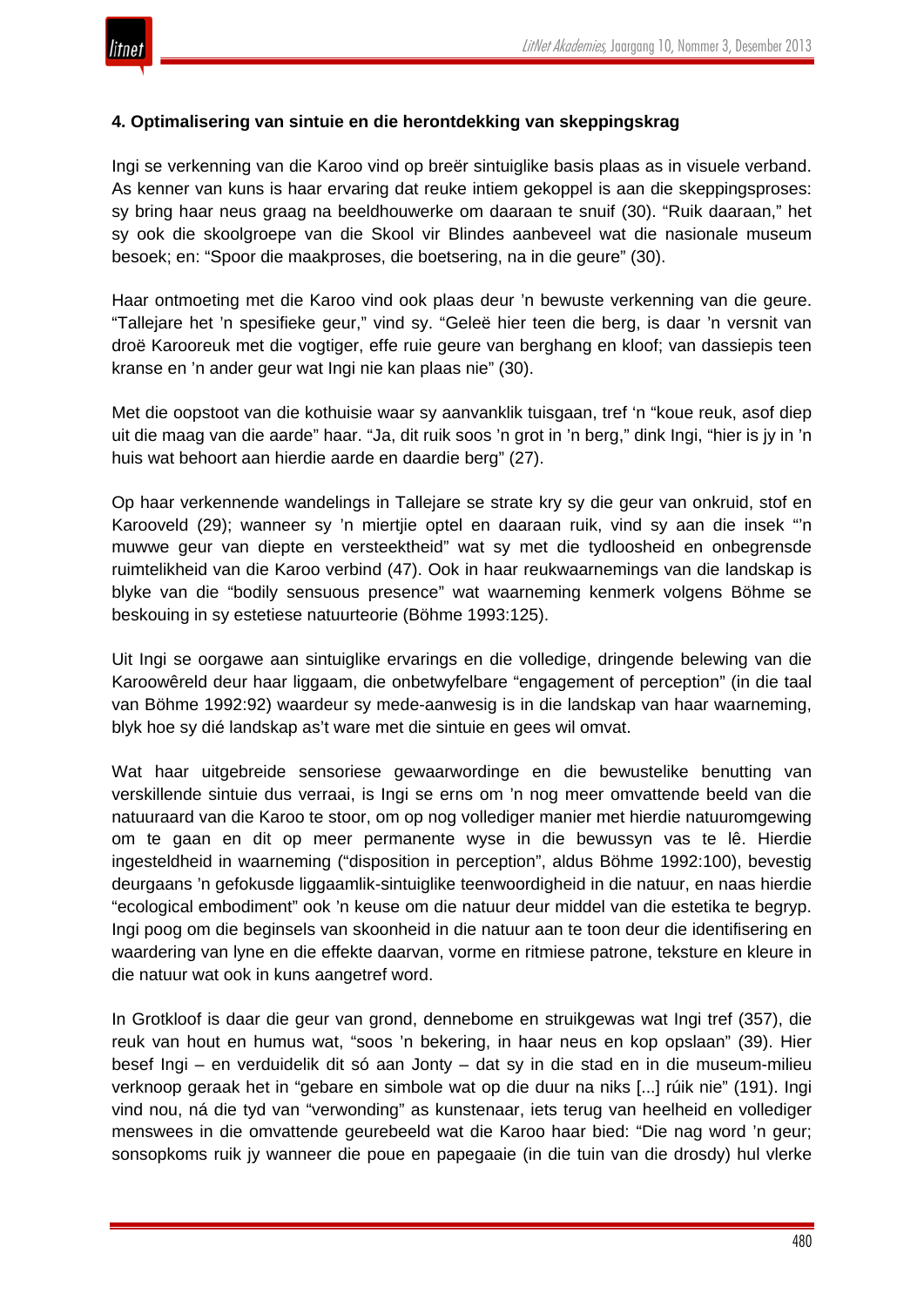

begin roer en jy die geur van slaapvere kry; wanneer Karooreën vier dae ver op die vlaktes opdam in wit cumuluswolke, ruik jy dit al" (103).

Haar sintuiglike ingesteldheid teenoor die Karoo ontplooi op steeds duideliker wyse as geskoei op die voorneme om uiteindelik kuns daarvan te maak ná die kreatiewe droogte waarin sy vasgevang is, hoewel die proses nog maar net aan die gang gekom het in haar gees en brein. In die toneel waarin Ingi die eerste keer wel probeer skilder, word dit duidelik dat sy begin het om die landelike Karoodorpie metafories met kreatiwiteit gelyk te stel: "[...] dat jy later vergeet dat daar ook in jóú beelde roer, dat ook jóú gees 'n dorpie soos Tallejare huisves – vol herinneringe, moontlikhede, teksture, reuke, gebeure, drome – léwe" (288).

Op Madonnaskruin teen die berg "praat" die Karoo op sintuiglike vlak baie duidelik en spesifiek met die vergete kunstenaar in haar.

Ek moet weer begin skilder, dink Ingi [...]. Jy kan net só lank kleure en teksture ontken; dan begin jeuk hulle in jou hand; dan begin jou arm brand van opwinding en staan doeke voor jou oog op.

Ek is 'n kunstenaar, besef Ingi, en ek het dit vergeet: verknoop in die administrasie daar by die museum [...]. Maar hier, hier is dinge rou en suiwer, en is lig weer lig.

Hier lê heerlike kleure natuurlik, versprokkel, skelm, vermeng, in die landskap. (137)

Die kwessie van Ingi se bevryding as kunstenaar, die selfontdekking wat lei tot die besluit om 'n radikale verandering in haar lewe te maak, hou ook verband met ander sake as wat in hierdie artikel ondersoek word. Dit hou onder andere verband met haar kennismaking met die doofstom klipkapper, Mario Salviati, en haar verhouding met hom; Ingi voel dat sy in Salviati se sintuigloosheid weer haar eie sintuie ontdek (308). Die interaksie met Jonty Jack en haar kennismaking met sy idees oor kuns en die skeppingsproses, byvoorbeeld dat die kunstenaar sy eie demone moet konfronteer ("die skerpioen se rug streel", 345) dra verder by daartoe dat Ingi loskom uit haar psigiese beperkinge. Die rol van hierdie faktore in die bevrydingsproses uit Ingi se inperking as kunstenaar het reeds aandag ontvang in die romanbesprekings van Burger (2003:72–3) en van Botes en Cochrane (2006:46–7), en lê buite die ondersoekterrein van hierdie studie.

Die slotgebeurtenis in die roman, Ingi se ontkoming aan haar "verwonding" as kunstenaar, is egter nie volledig geïnterpreteer sonder dat die heeltemal direkte rol wat haar sensoriese verkenningstog van die Karoo daarin gespeel het, ook verreken word nie. Ingi se laaste interaksie tydens haar Karoobesoek is immers nie met mense nie. Met haar vertrek hou sy 'n ent buite Tallejare stil: "Sy staan in die pad en kyk na die onmeetlikheid van die Moordenaarskaroo. Sy sien 'n doek voor haar uitgespan, en voel die kliptonele in haar groei, sy ruik die verf. En Ingi Friedländer dink: Nou sal ek gaan skilder" (403). Die feit dat sy die "kliptonele" in haar voel groei, ondersteun die idee dat kuns nie die duplisering is van een of ander bestaande toneel nie, maar dat – in die beleë woorde van Grové (1953:1) – die "skeppingsproses, die proses van seleksie en herrangskikking, met ander woorde die hele komposisie [...] soos dit bepaal is deur die skeppende verbeelding van die kunstenaar"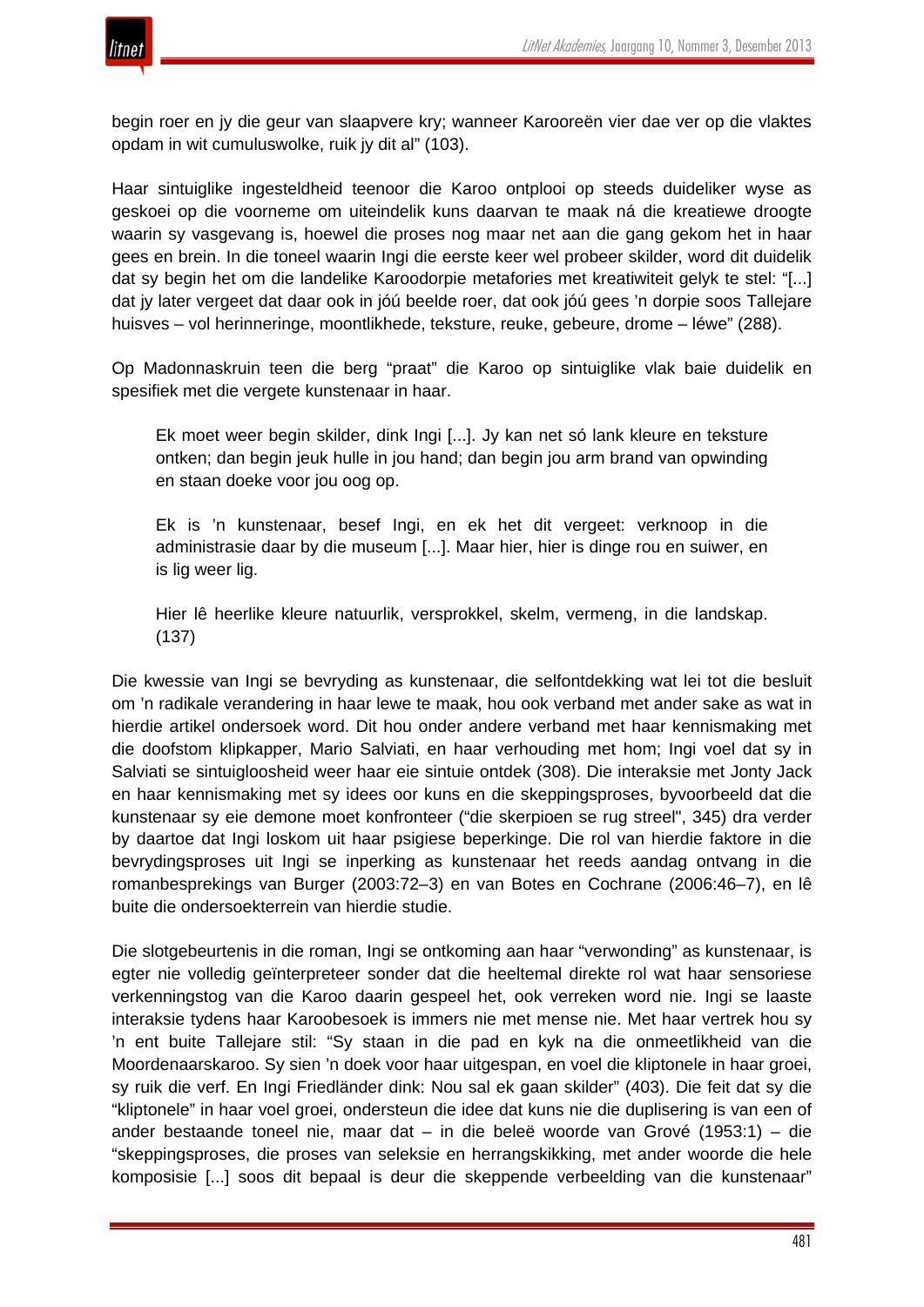

voorop staan. Hierdie seleksie en rangskikking, wat as 'n intellektuele proses ontkiem voordat dit uitmond in die tegniese proses van kunsskepping, het in Ingi se geval reeds tydens haar sintuiglike verkenning van die Karoo 'n aanvang geneem.

Nadat die kunsbegeerte oor baie jare in Ingi gekwyn het as gevolg daarvan dat "my sig en my gehoor [...] my durf en opwinding, byna weggeneem is" (308) deur die sleur van kunsadministrasie, dring die natuurruimte op kragtige wyse sintuiglik tot haar deur. Die kleure en teksture daarvan laat haar arm "brand van opwinding" en laat doeke voor haar gees opstaan (137). Haar kunstenaarspotensiaal, waarvan daar weinig *meer* herkenbaar was met haar aankoms in die Karoo as die ingesteldheid wat deur haar visuele waarneming van die landskap verraai is, ontvlam in skeppingsbegeerte wanneer die "heerlike kleure natuurlik, versprokkel, skelm, vermeng in die landskap" lê (137). Waar daar voorheen beelde in Ingi se kop na mekaar getas het, en sy dus intellektueel kuns probeer vorm het, reik haar gees nou na die konkrete doek, eerder as die landskap voor haar oë. Uit haar sensoriese ervarings spruit die gereedheid om weer kuns te skep.

Ingi se voltooiing as mens in hierdie roman word dus volledig begryp eers wanneer dit beskou word as deel van 'n wedersydse aanvullingsproses tussen mens en natuur. Terwyl sy ná 'n proses van intense waarneming 'n addisionele dimensie aan die landskap van die Karoo gee – dié van kuns – gee hierdie natuurruimte 'n verlore dimensie aan haar menswees terug.

# **5. Slotsom**

Deur die uitbeelding van die direkte uitwerking van die natuur op Ingi se skeppingsvermoë word in hierdie roman op boeiende wyse aansluiting gevind by die natuur-vir-die-mensbeginsel. Hierdie beginsel vorm die knooppunt tussen Aristoteles se idee dat die wesenlike van die natuur te vind is in 'n "being there for other things" en Böhme se estetiese natuurteorie, waarin ruimte geskep word vir die aspek van "nature for us" naas die konsep van "nature in itself", wat wetenskaplike natuurbenaderings rig (Böhme 1992:90). Beide die natuur, in die volle waargenome verskeidenheid daarvan in Tallejare se Karoo-omgewing, en Ingi as kunstenaar met herontwakende vermoëns kom tot hul reg in hierdie waarnemingsproses. Böhme sien juis as een van die positiewe aspekte van estetiese natuurwaarneming dat "both the perceived and what is perceiving come into their true essence in the process of perception" (Böhme 1992:92).

Die verkenning van die wyse waarop die primêre fokalisator in *Die swye van Mario Salviati* in interaksie tree met die Karoo as natuurlandskap het gelei tot die bevinding dat die natuur in hierdie roman ondersoek en begryp word deur middel van die estetika. Aangesien Ingi die visuele elemente van die omgewing op 'n estetiese vlak ervaar, en haar estetiese waardering van die Karoo gevoed word deur beide haar verhoogde sintuiglikheid en haar kunsteoretiese ingesteldheid weens haar kunsstudies en beroepservaring in die kunswêreld, word hierdie landskap vir haar 'n inspirerende en lewensveranderende ervaring. Uit haar waarneming van die landskap blyk haar begeerte om weer skeppende energie te ervaar: deurentyd is sy besig om op 'n kreatiewe manier te sif en te rangskik aan die inhoud van waargenome tonele, op 'n wyse wat herinner aan die metode van 'n fotograaf in die beplanningsfase van die herskepping van landskap in kuns. Uiteindelik lei Ingi se visuele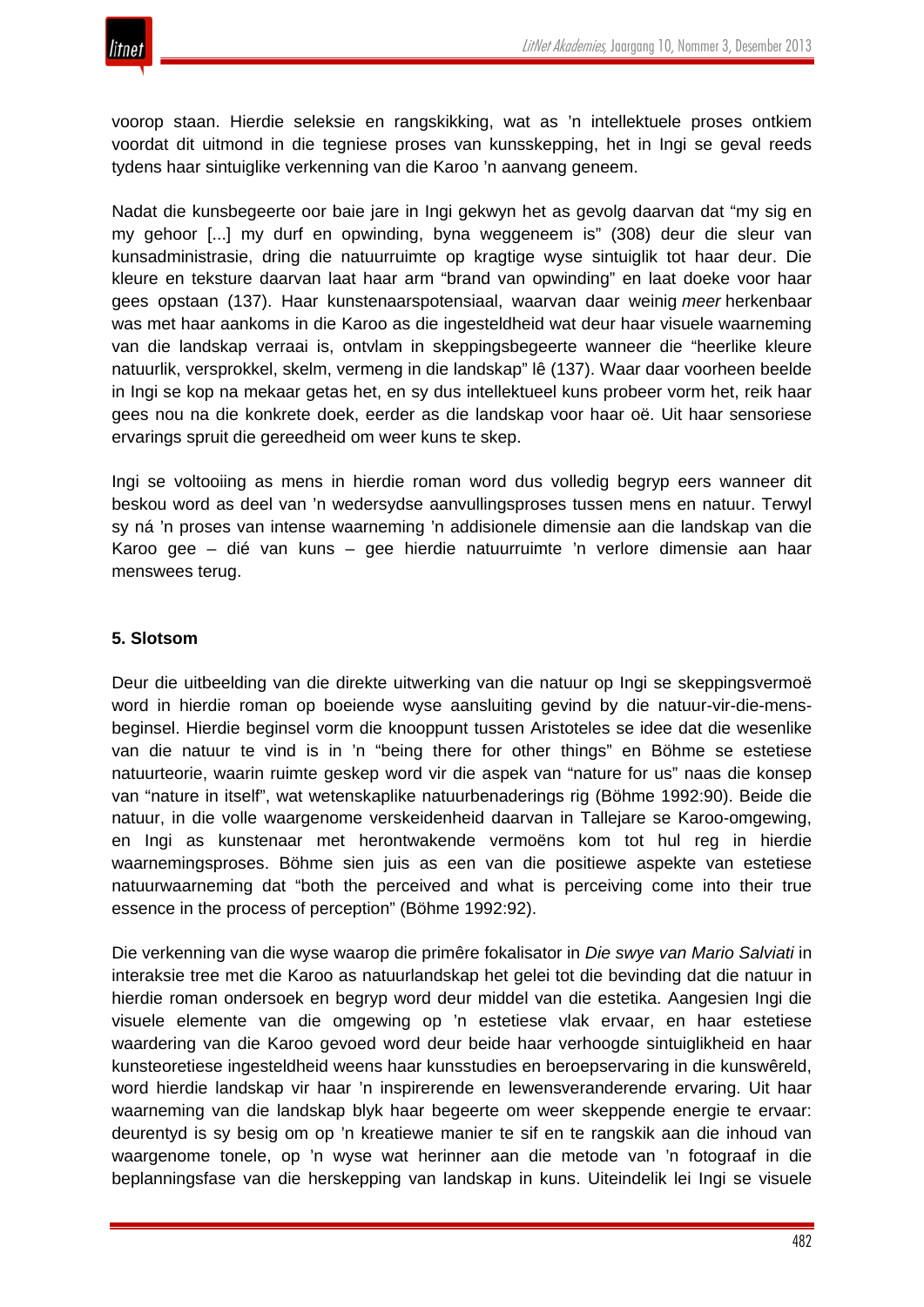

interaksie met die Karoo tot die terugkeer van haar skeppende vermoëns en die landskap voor haar verander in 'n skilderdoek. Kuns ontkiem uit die seleksie- en rangskikkingsprosesse in haar brein waartoe liggaamlike betrokkenheid en sintuiglike waarneming gelei het. Wat tot stand kom in Van Heerden se tydlose Karoo-roman is 'n unieke literêre vergestalting van Gernot Böhme se estetiese natuurteorie.

# **Bibliografie**

Brand, G. 2005. Hy bid vir ligte hand, groot ongenade. *Die Burger*, 24 Oktober, bl. 10.

Buell, L. 2005. *The future of environmental criticism*. Malden, MA: Blackwell Publishing.

Burger, W. 2003. "Die ware historie": Die verband tussen kuns en die verlede na aanleiding van *Die swye van Mario Salviati*. *Stilet*, 15(2):68–83.

Böhme, G. 1992. An aesthetic theory of nature: An interim report. Vertaal deur J. Farrell. *Thesis Eleven*, 32:90–102.

—. 1993. Atmosphere as the fundamental concept of a new aesthetics. Vertaal deur D. Roberts. *Thesis Eleven*, 36:113–26.

—. 1995. Kant's aesthetics: A new perspective. Vertaal deur A. Lobb. *Thesis Eleven*, 43:100–19.

Botes, N. en N. Cochrane. 2006. 'n Ondersoek na die kunstenaarskap in *Die swye van Mario Salviati* binne die konteks van die magiese realisme. *Literator*, 27(3):27–49.

Bright, S. 2005. *Art photography now*. Londen: Thames & Hudson.

Carlson, A. 1979. Appreciation and the natural environment. *Journal of Aesthetics and Art Criticism*, 37:267–75.

—. 2008. Aesthetic appreciation of the natural environment. In Carlson en Lintott (reds.) 2008.

Carlson, A. en S. Lintott (reds.). 2008. *Nature, aesthetics, and environmentalism*. New York: Columbia University Press.

Carroll, N. 1999. *Philosophy of art. A Contemporary introduction*. Londen en New York: Routledge.

Carter, E. 1993. Introduction. In Carter, Donald en Squires (reds.) 1993.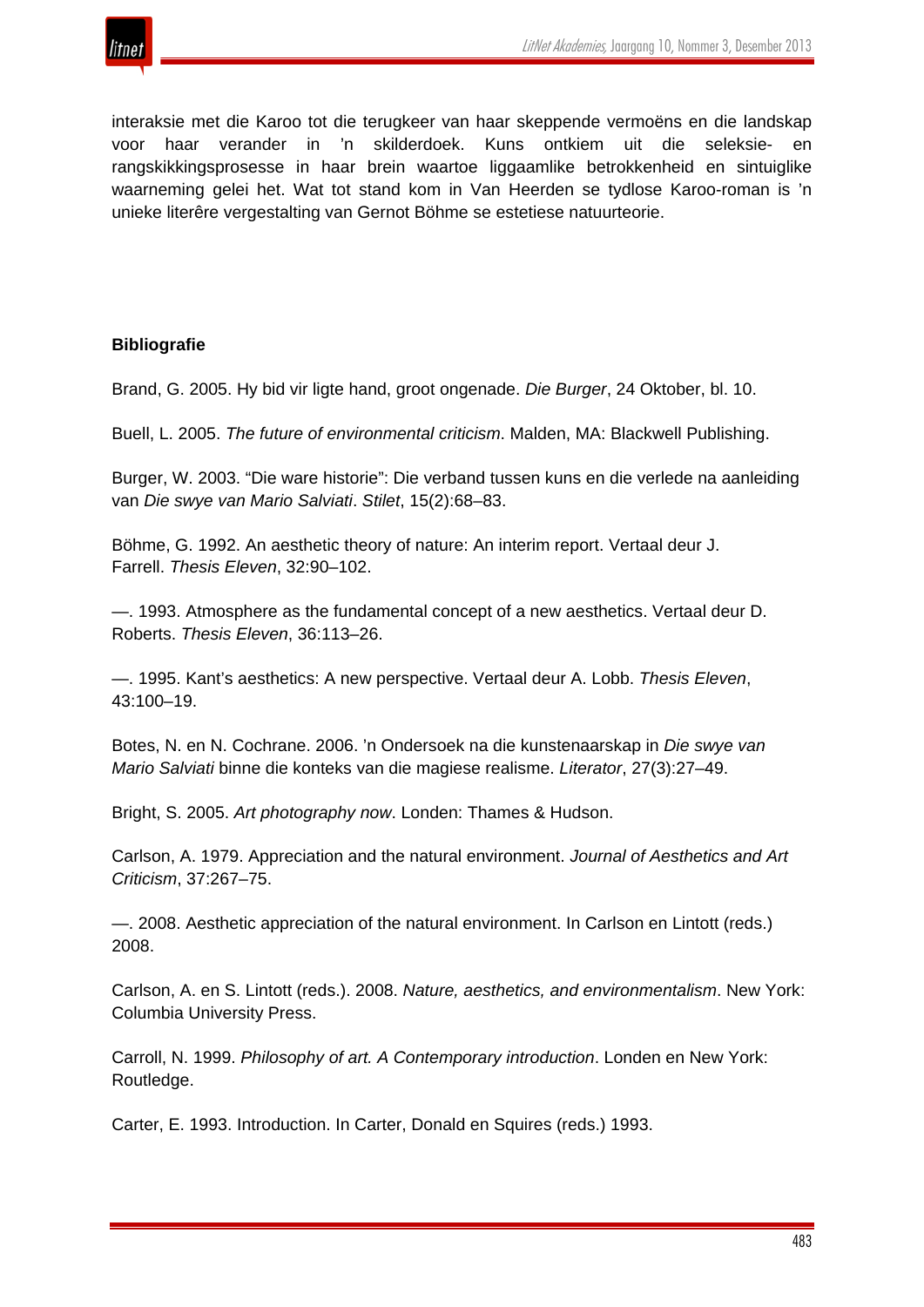

Carter, E., D.J. Donald en J. Squires (reds.). 1993. *Space and place. Theories of identity and location*. Londen: Lawrence and Wishart.

Chandler, T. 2011. Reading atmospheres: The ecocritical potential of Gernot Böhme's aesthetic theory of nature. *ISLE: Interdisciplinary Studies in Literature and Environment*, 18(3):553–68.

Childs, P. en R. Fowler. 2009. *The Routledge dictionary of literary terms*. Londen en New York: Routledge.

Crawford, D.W. 2004. The aesthetics of nature and the environment. In Kivy (red.) 2004.

Darian-Smith, K. 1996. Introduction. In Darian-Smith, Gunner en Nuttall (reds.) 1996.

Darian-Smith, K., L. Gunner en S. Nuttall (reds.). 1996. *Text, theory, space: Land, literature and history in South Africa and Australia.* Londen en New York: Routledge.

Du Plooy, H.J.G. 2000. Die verhaal staan sentraal. LitNet – SeminaarKamer. http://www.oulitnet.co.za/seminaar/swye.asp (4 Februarie 2011 geraadpleeg).

Eaton, M.M. 2004. Art and the aesthetic. In Kivy (red.) 2004.

Erasmus, M. 1999. Etienne van Heerden: Profiel. In Van Coller (red.) 1999.

Friday, J. 1999. Looking at nature through photographs. *The Journal of Aesthetic Education*, 33(1):25–36.

Gersdorf, C. en S. Mayer. 2006. Introduction: Nature in literary and cultural studies: Defining the subject of ecocriticism. In Gersdorf en Mayer (reds.) 2006.

Gersdorf, C. en S. Mayer (reds.). 2006. *Nature in literary and cultural studies: Transatlantic conversations on ecocriticism*. Amsterdam: Rodopi.

Glotfelty, C. 1996. Introduction: Literary studies in an age of environmental crisis. In Glotfelty en Fromm (reds.) 1996.

Glotfelty, C. en H. Fromm (reds.). 1996. *The ecocriticism reader: Landmarks in literary ecology.* Athene: University of Georgia Press.

Goodbody, A. en K. Rigby (reds.). 2011. *Ecocritical theory: New European approaches*. Charlottesville: University of Virginia Press.

Grové. A.P. 1953. *Woord en wonder*. Kaapstad: Nasou Beperk.

Grundling, E. 2012. Die "fracking" van jou "private pain". *Die Burger*, 1 September. http://www.dieburger.com/By/Nuus/Die-fracking-van-jou-private-pain-20120901 (23 Januarie 2013 geraadpleeg).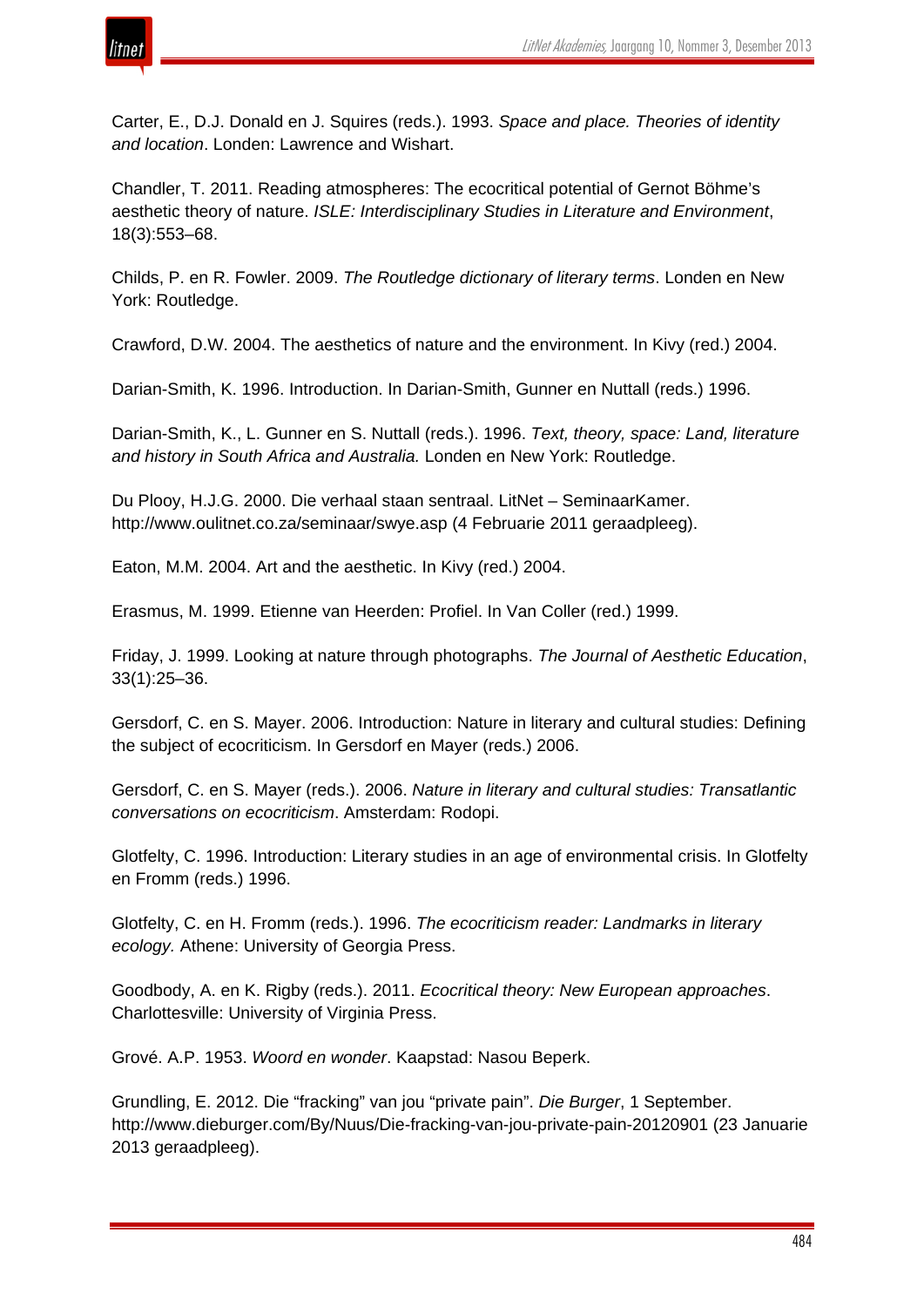

HAT: Handwoordeboek van die Afrikaanse Taal. 2009. 5de uitgawe. Kaapstad: Pearson Education.

Hedgecoe, J. 2008. *The new manual of photography*. Londen en New York: Dorling Kindersley.

Janaway, C. 2006. *Reading aesthetics and philosophy of art*. Malden: Blackwell Publishing.

Kant, I. 1987. *The critique of judgment*. Vertaal deur W.S. Pluhar. Indianapolis: Hackett.

Kivy, P. (red.). 2004. *The Blackwell guide to aesthetics*. Malden: Blackwell.

Levinson, J. (red.). 2005. *The Oxford handbook of aesthetics*. Oxford en New York: Oxford University Press

Macie, T. 2003. *Photos with impact*. Newton Abbot: David & Charles.

Nodine, C.F., P.J. Locher en E.A. Krupinski. 1993. The role of formal art training on perception and aesthetic judgment of art compositions. *Leonardo*, 26(3):219–27.

Norval, R. 2000. Roman wys hoe kuns vervleg is met mag. *Die Burger*, 28 Augustus, bl. 10.

Oscarson, C. 2010. Where the ground responds to the foot: Kerstin Elkman, ecology, and the sense of place in a globalized world. *Ecozon@*, 1(2):8–21.

Peterson, B. 2003. *Learning to see creatively: Design, color & composition in photography*. New York: Amphoto.

Raes, P. 2000. Erwin Straus over de ruimte van het landschap en de geografiese ruimte. *Tijdschrift voor Filosofie*, 62:313–40.

Relke, D. 1999. *Greenwor(l)ds. Ecocritical readings of Canadian women's poetry*. Calgary, Alberta: University of Calgary Press.

Renders, L. 2005. Paradise regained and lost again: South African literature in the postapartheid era. *Journal of Literary Studies*, 21(1–2):119–42.

Rigby, K. 2011. Gernot Böhme's ecological aesthetics of atmosphere. In Goodbody en Rigby (reds.) 2011.

Russo, L. s.j. Writing within: Notes on ecopoetics as spatial practice. *How2,* 3(2). http://www.asu.edu/pipercwcenter/how2journal/vol\_3\_no\_2/ecopoetics/essays/russo.html (18 November 2012 geraadpleeg).

Santayana, G. 1961. *The sense of beauty: Being the outline of an aesthetic theory*. New York: Collier.

Sartwell, C. 2005. Aesthetics of the everyday. In Levinson (red.) 2005.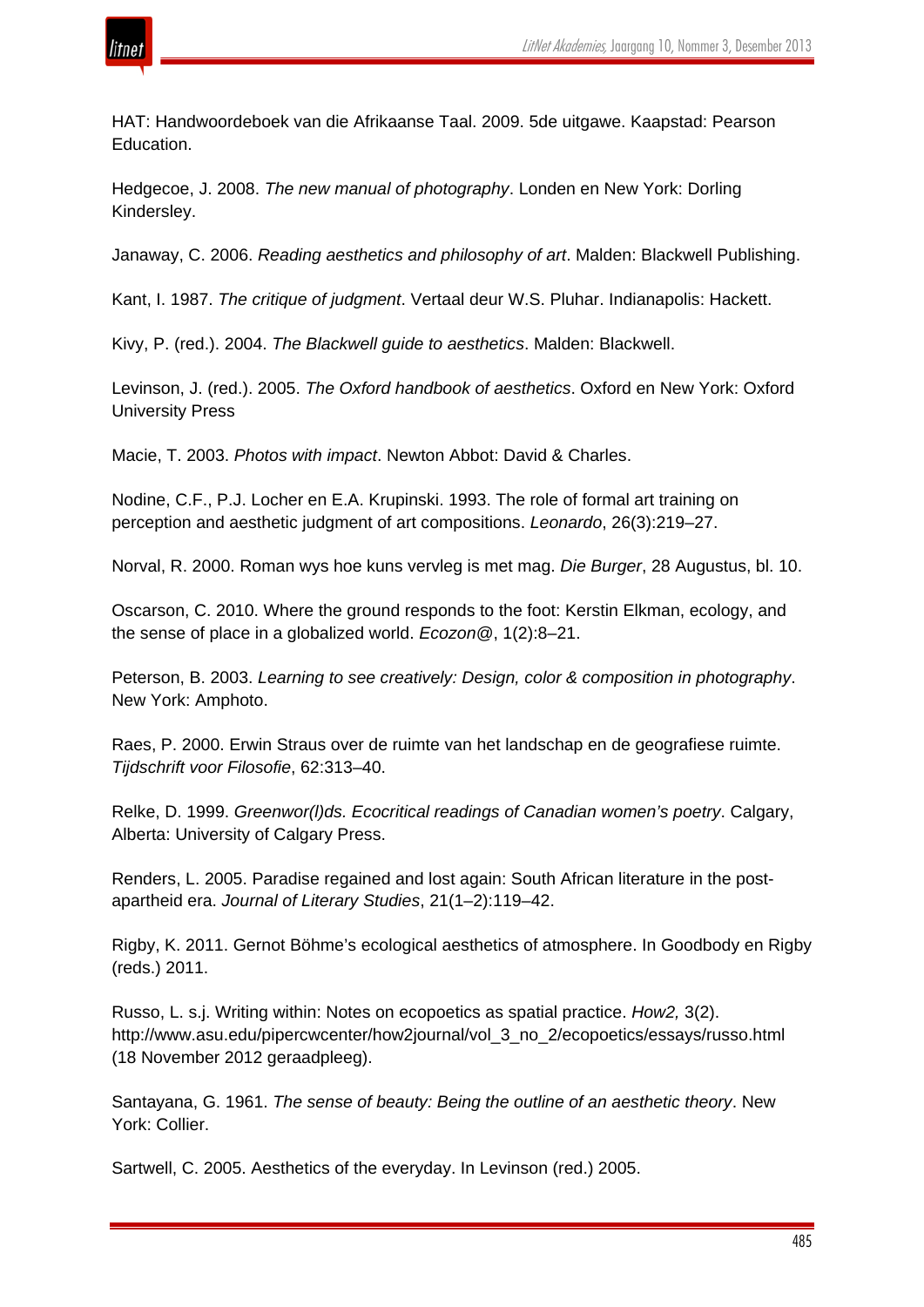

Schama, S. 1996. *Landscape and memory*. Londen: Fontana Press.

Smith, S. 2012. Plek en ingeplaaste skryf. 'n Teoretiese ondersoek na ingeplaaste skryf as ekopoëtiese skryfpraktyk. *LitNet Akademies* 9(3):887–928 http://www.litnet.co.za/Article/plek-en-ingeplaaste-skryf-n-teoretiese-ondersoek-naingeplaaste-skryf-as-ekopotiese-s (8 Februarie 2013 geraadpleeg).

Taljard, M.E. 2002. Herkoms en identiteit in *Die swye van Mario Salviati* (Etienne van Heerden) en *De naam van de vader* (Nelleke Noordervliet). Ongepubliseerde MAverhandeling, Noordwes-Universiteit.

Taylor, A. 2000. The bread of time to come: Body and landscape in David Malouf's fiction. *World Literature Today*, 74(4):715–23.

Van Coller, H.P. 2000. Beleë skrywer se beste nog. Van Heerden tref met veerligte aanslag en humor. *Volksblad*, 18 September, bl. 8.

Van Coller, H.P. (red.). 1999. *Perspektief en profiel*. *Deel 2*. Pretoria: J.L. van Schaik Uitgewers.

Van der Merwe, C. 2012. *Haai Karoo* deur Etienne van Heerden: Hulde aan die Karoo. http://www.litnet.co.za/Article/haai-karoo-deur-etienne-van-heerden-hulde-aan-die-karoo. (15 Februarie 2013 geraadpleeg).

Van Heerden, E. 1984. *Om te awol*. Kaapstad: Tafelberg.

—. 2000. *Die swye van Mario Salviati*. Kaapstad: Tafelberg.

—. 2002. The *Long Silence of Mario Salviati*. Transl. C. Knox. Sceptre: London.

Venter, L.S. 2000. 'n Boeiende roman vir herlees. Selde was Van Heerden se greep so omvattend. *Beeld*, 30 Oktober, bl. 11.

Verwijnen, J. 2001. Aestheticisation Processes of Everyday Life. *European Journal of Arts Education*, 3(2/3):59–70.

#### **Eindnotas**

<sup>1</sup> Die term *landskap*, en noodwendig weer die onderskeid tussen *landskap* en die verwante begrippe van *ruimte* en *plek*, word in die volgende afdeling van die artikel behandel.

 $2$  Uit Van Heerden se pen verskyn ook twee poësiebundels, 'n kabaret en 'n bundel essays. Dis egter sy prosawerke wat gereeld bekroon word met die hoogste toekennings in die Afrikaanse literêre veld.